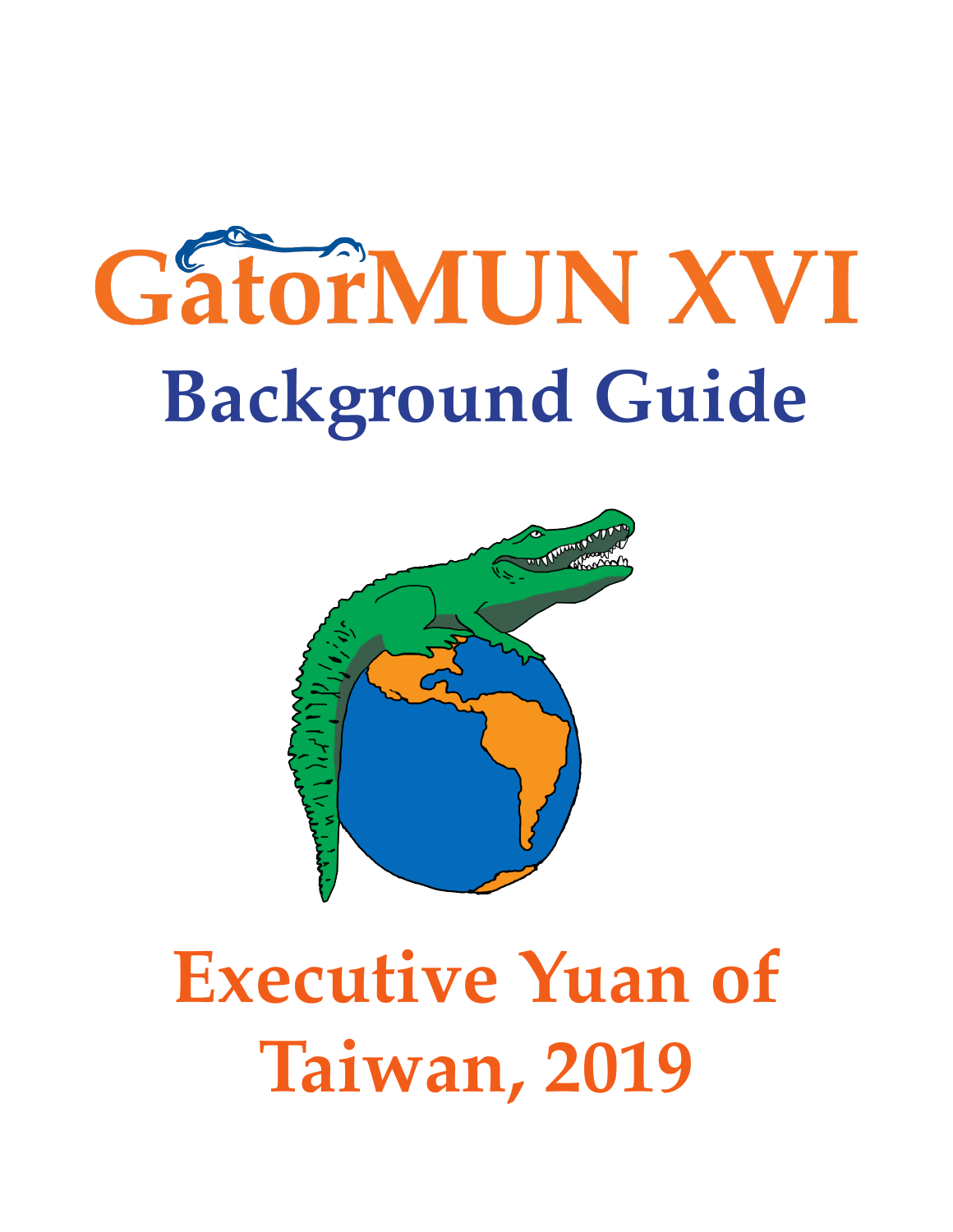Esteemed Delegates,

2

I am proud to welcome you all to the Executive Yuan of Taiwan committee, and to GatorMUN XVI as a whole. My name is Charles Sherwood, and I am a third-year Chinese major here at UF. I have been involved in Model UN for over four years and have previously served as a crisis staffer in the Court of Casimir IV at GatorMUN XIV, and as the director for the United Nations Development Programme committee at GatorMUN XV. I hope that every delegate attending this year's conference will have as enriching an experience as I have had staffing and directing.

I became interested in directing a Taiwan committee soon after discussions of a US-China trade war began to dominate the news. It's clear to see that, despite future uncertainty, US-China relations and the complicated problems that define them will be a critical topic, if not *the* critical topic, in future international relations. While there has been much stir about trade imbalances in North Korea and the South China Sea, it is my firm belief that Taiwan will be the issue that most impacts US-China relations, for better or worse.

As I sit writing this letter from deep within China, I find that calling the "Taiwan issue" a thorny one is very much an understatement. From the deep scars created by the Opium Wars all the way to the 21st-century emergence of China, Taiwan's current predicament is tied closely to China's modern historical trajectory as the greatest challenger to US hegemony. While Taiwan was taped over as an issue for many years after China's rapprochement with the US in the 1970s, recent tensions in US-China tensions, along with increased incidents between Taiwan and mainland China, have made Taiwan rise again as a high-profile issue in international relations.

At the same time, it is important to understand that Taiwan is much more than an "issue." It is a vibrant community of some 23 million people that, despite its being caught between two superpowers, has been paving its own way into the future. While the committee will have its fair share of high-power politicking, it is the Executive Yuan's responsibility to these 23 million that will define the committee. While much will be said and done in committee about threats to Taiwan's independence, the Executive Yuan must also ensure that the society it's defending maintains its democratic and economic vibrancy in the face of both external *and* internal threats.

**Position papers will not be required for this committee.** Please email any questions you may have to gatormun@gmail.com. I hope to see you all at GatorMUN XVI!

Best of luck,

Charles Sherwood Crisis Director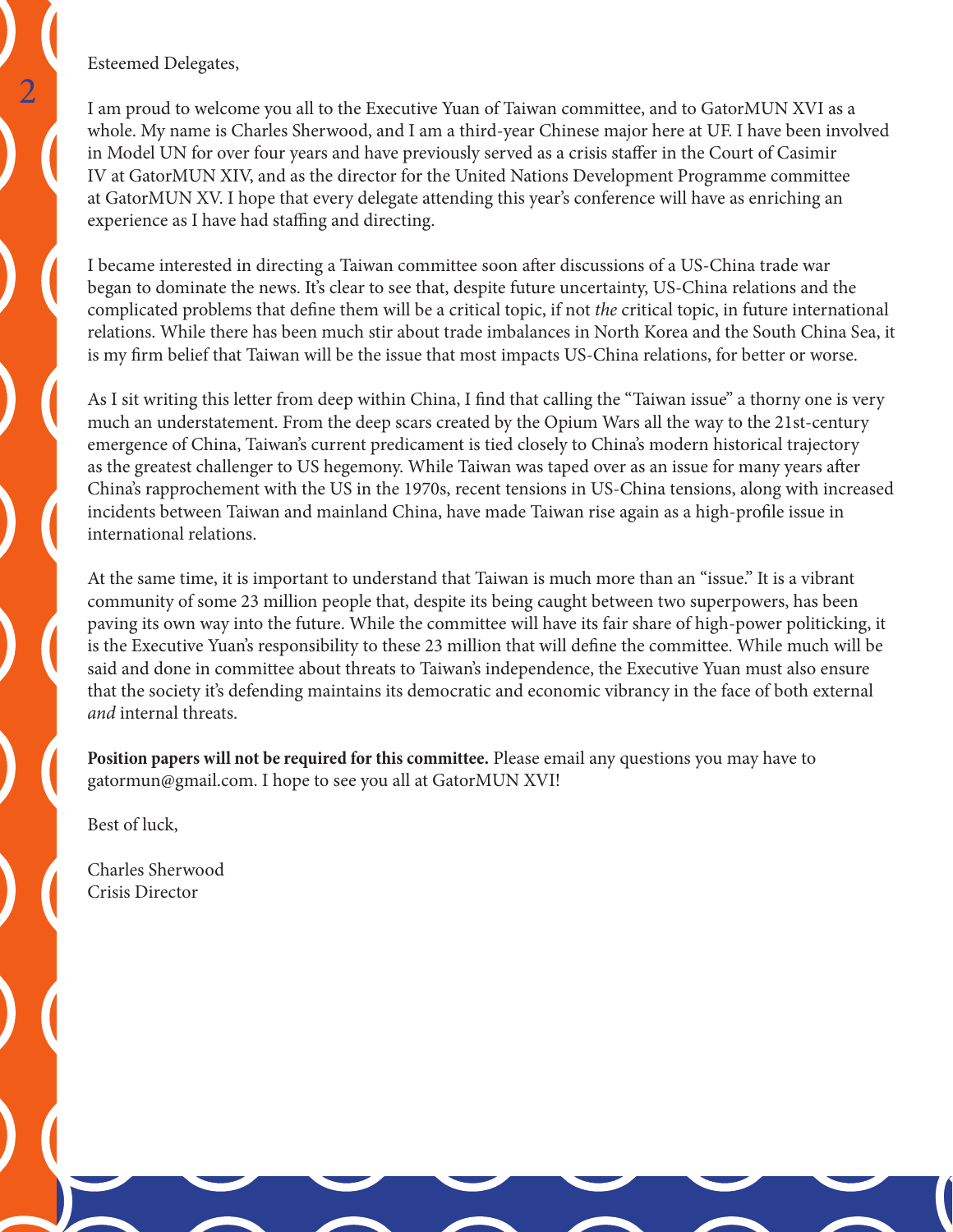# **Rules of Procedure**

# Quorum

A majority of voting members answering to the roll at each session shall constitute a quorum for that session. This means that half plus one of all voting members are physically present. Quorum will be assumed consistent unless questioned through a Point of Order. Delegates may request to be noted as "Present" or "Present and Voting."

ompany any motion for a Moderated Caucus. In a Motion to Set Speaking Time, a delegate may also specify a number of questions or comments to automatically affix to the Speaking Time. These designated questions or comments may also have Speaking Time or Response Time (in the case of a question) limits, but these are not required. The Director may rule any Motion to Set Speaking Time dilatory. This motion requires a simple majority. Any delegate may make this motion between formal speakers in an effort to change the Speaking Time.

# Motion to Suspend the Rules for the Purpose of a Moderated Caucus

This motion must include three specifications

- a. Length of the Caucus
- b. Speaking Time. and
- c. Reason for the Caucus

During a moderated caucus, delegates will be called on to speak by the Committee Director. Delegates will raise their placards to be recognized. Delegates must maintain the same degree of decorum throughout a Moderated Caucus as in formal debate. This motion requires a simple majority to pass.

# Motion to Suspend the Rules for the Purpose of an Unmoderated Caucus

This motion must include the length of the Caucus. During an unmoderated caucus, delegates may get up from their seats and talk amongst themselves. This motion requires a simple majority to pass. The length of an unmoderated caucus in a Crisis committee should not exceed fifteen minutes.

### Motion to Suspend the Meeting

This motion is in order if there is a scheduled break in debate to be observed (i.e. Lunch). This motion requires a simple majority vote. The Committee Director may refuse this motion at their discretion.

# Motion to Adjourn the Meeting

This motion is in order at the end of the last committee session. It signifies the closing of the committee until next year's conference.

## Points of Order

Points of Order will only be recognized for the following items:

- a) To recognize errors in voting, tabulation, or procedure,
- b) To question relevance of debate to the current Topic or
- c) To question a quorum.

A Point of Order may interrupt a speaker if necessary and it is to be used sparingly.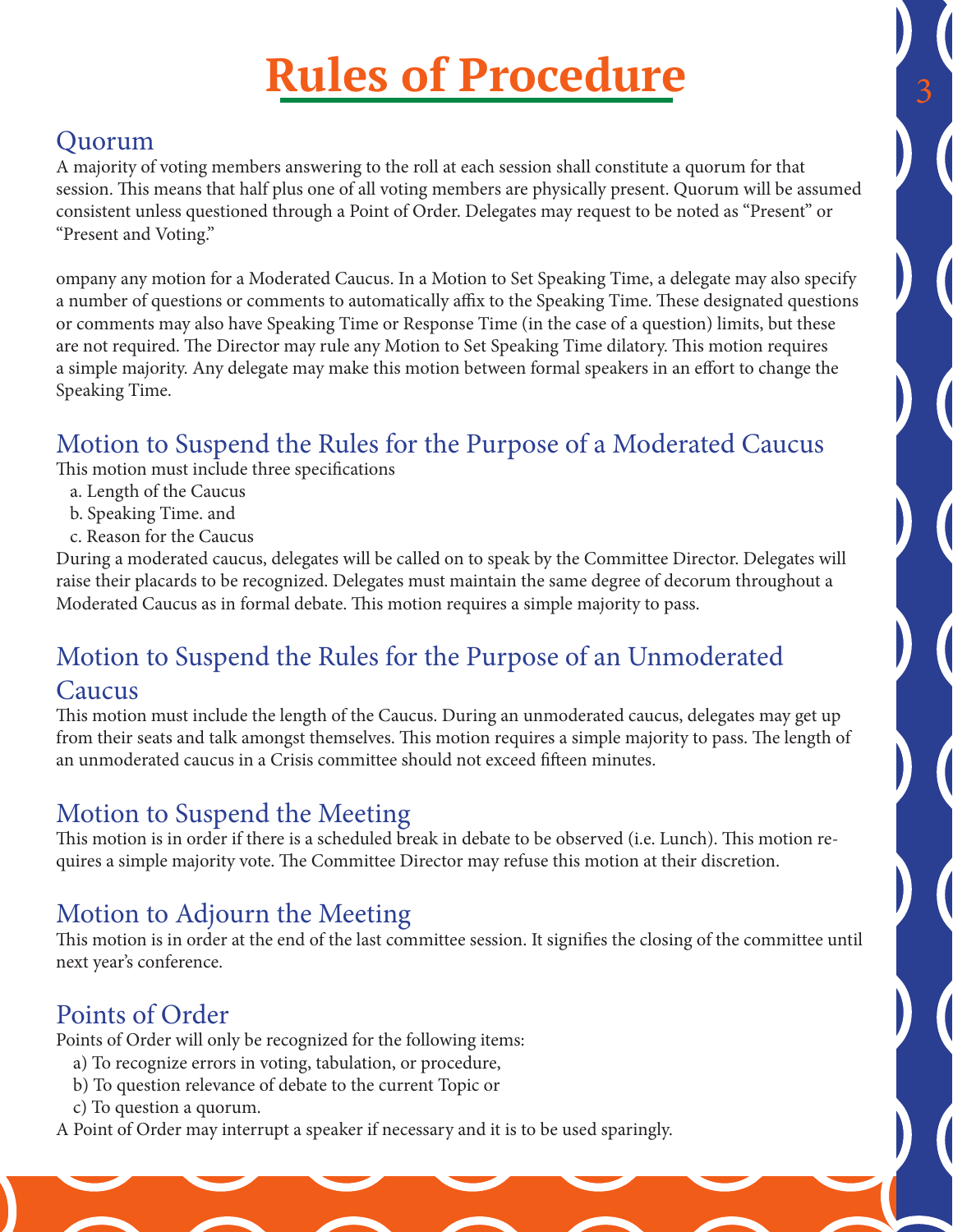### Points of Inquiry

When there is no discussion on the floor, a delegate may direct a question to the Committee Director. Any question directed to another delegate may only be asked immediately after the delegate has finished speaking on a substantive matter. A delegate that declines to respond to a question after a formal speech forfeits any further questioning time. The question must conform to the following format:

Delegate from Country A raises placard to be recognized by the Committee Director.

Committee Director: "To what point do you rise?"

Country A: "Point of Inquiry."

Committee Director: "State your Point."

Country A: "Will the delegate from Country B (who must have just concluded a substantive speech) yield to a question?"

Committee Director: "Will the Delegate Yield?"

Country B: "I will" or "I will not" (if not, return to the next business item)

Country A asks their question (it must not be a rhetorical question.)

Country B may choose to respond or to decline.

If the Delegate from Country B does not yield to or chooses not to answer a question from Country A, then he/she yields all remaining questioning time to the Committee Director.

### Points of Personal Privilege

Points of personal privilege are used to request information or clarification and conduct all other business of the body except Motions or Points specifically mentioned in the Rules of Procedure.

Please note: The Director may refuse to recognize Points of Order, Points of Inquiry or Points of Personal Privilege if the Committee Director believes the decorum and restraint inherent in the exercise has been violated, or if the point is deemed dilatory in nature.

## Rights of Reply

At the Committee Director's discretion, any member nation or observer may be granted a Right of Reply to answer serious insults directed at the dignity of the delegate present. The Director has the ABSOLUTE AUTHORITY to accept or reject Rights of Reply, and the decision IS NOT SUBJECT TO APPEAL. Delegates who feel they are being treated unfairly may take their complaint to any member of the Secretariat.

### **Directives**

Directives act as a replacement for Draft Resolutions when in Crisis committees, and are the actions that the body decides to take as a whole. Directives are not required to contain operative or preambulatory clauses. A directive should contain:

a. The name(s) of the author(s),

b. A title, and

 c. A number of signatories/sponsors signatures' necessary to introduce, determined by the Director A simple majority vote is required to introduce a directive, and multiple directives may be introduced at once. Press releases produced on behalf of the body must also be voted on as Directives.

# Friendly Amendments

Friendly Amendments are any changes to a formally introduced Directive that *all* Sponsors agree to in writing. The Committee Director must approve the Friendly Amendment and confirm each Sponsor's agreement both verbally and in writing.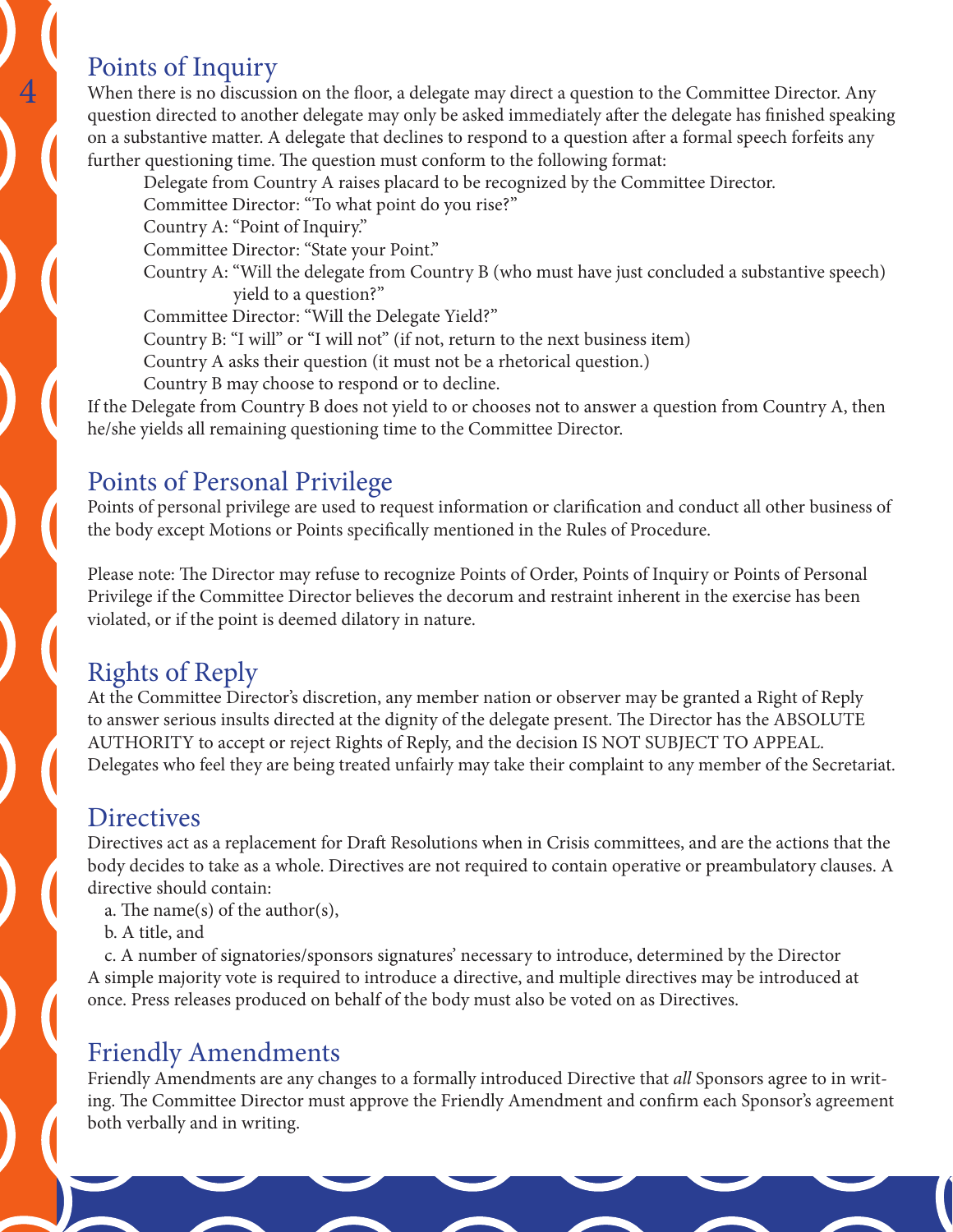Unfriendly Amendments<br>Unfriendly Amendments are any substantive changes to a formally introduced Directive that are not agreed to by all of the Sponsors of the Directive. In order to introduce an Unfriendly Amendment, the Unfriendly Amendment must the number equivalent to 1/3 of Quorum confirmed signatories. The Committee Director has the authority to discern between substantive and nonsubstantive Unfriendly amendment proposals.

# Plagiarism

GatorMUN maintains a zero-tolerance policy in regards to plagiarism. Delegates found to have used the ideas of others without properly citing those individuals, organizations, or documents will have their credentials revoked for the duration of the GatorMUN conference. This is a very serious offense.

# Crisis Notes

A crisis note is an action taken by an individual in a Crisis committee. Crisis notes do not need to be introduced or voted on, and should be given to the Crisis Staff by sending the notes to a designated pickup point in each room. A crisis note should both be addressed to crisis and have the delegate's position on both the inside and outside of the note.

# Motion to Enter Voting Procedure

Once this motion passes, and the committee enters Voting Procedure, no occupants of the committee room may exit the Committee Room, and no individual may enter the Committee Room from the outside. A member of the Dias will secure all doors.

- No talking, passing notes, or communicating of any kind will be tolerated during voting procedures.
- Each Directive will be read to the body and voted upon in the order which they were introduced. Any Proposed Unfriendly Amendments to each Directive will be read to the body and voted upon before the main body of the Directive as a whole is put to a vote.
- Delegates who requested to be noted as "Present and Voting" are unable to abstain during voting procedure. Abstentions will not be counted in the tallying of a majority. For example, 5 yes votes, 4 no votes, and 7 abstentions means that the Directive passes.
- The Committee will adopt Directives and Unfriendly Amendments to Directives if these documents pass with a simple majority. Specialized committees should refer to their background guides or Committee Directors for information concerning specific voting procedures.

# Roll Call Voting

A counted placard vote will be considered sufficient unless any delegate to the committee motions for a Roll Call Vote. If a Roll Call Vote is requested, the committee must comply. All delegates must vote: "For," "Against," "Abstain," or "Pass." During a Roll Call vote, any delegate who answers, "Pass," reserves his/her vote until the Committee Director has exhausted the Roll. However, once the Committee Director returns to "Passing" Delegates, they must vote: "For" or "Against."

# Accepting by Acclamation

This motion may be stated when the Committee Director asks for points or motions. If a Roll Call Vote is requested, the motion to Accept by Acclamation is voided. If a delegate believes a Directive will pass without opposition, he or she may move to accept the Directive by acclamation. The motion passes unless a single delegate shows opposition. An abstention is not considered opposition. Should the motion fail, the committee will move directly into a Roll Call Vote.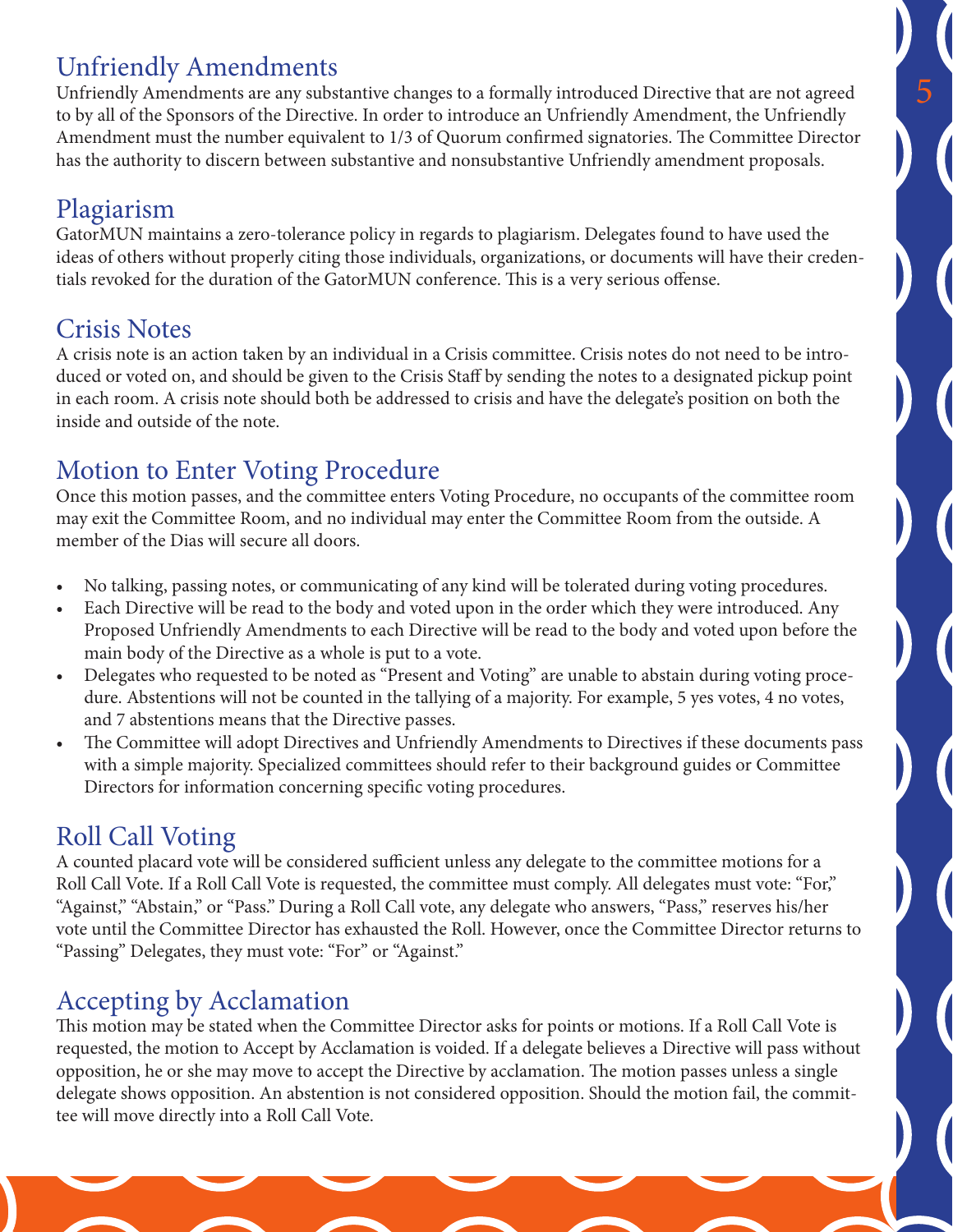# **A Brief Introduction to Chinese Pronunciation**

6

This committee is focused on the Chinese-speaking world and delegates will inevitably have to deal with various Chinese names while in committee. Thus, it would be useful for delegates to understand the basics of pronouncing these names to avoid potential confusion, especially in cases where they might encounter different spellings of the same name (Cai Yingwen vs. Tsai Ing-wen, for example).

There are two primary ways to transliterate Chinese words. The first, more popular system is the *Hanyu Pinyin* system used by the People's Republic of China. The second system is the older *Wade-Giles* system, which is the most common form used in Taiwan. Committee will operate using a mix of both. Pinyin will be used for names relating to mainland China, while Wade-Giles will be used for names relating to Taiwan, including the names of delegates themselves.

For Hanyu Pinyin, the trickiest letters to pronounce are as follows: *zh-* is pronounced similar to English *j-, x*is pronounced similar to *sh*, *q* is pronounced similar to *ch, z-* is pronounced similar to *ds* in *'seeds',* and *c-* is pronounced similar to *ts* in *'cats'*. 1

Wade-Giles, sadly, has many more tricks to it and at times is inconsistent. The most important things to know are as follows: usually *p-* is pronounced like English "*b*" while *p'-* is pronounced *"p"*, *ch-* is pronounced like English "*j*" while *ch'-* is pronounced like English "*ch"*, *k-* is pronounced like English "*g"* while *k'-* is pronounced like English "*k"*, *t-* is pronounced like English "*d"* while *t'-* is pronounced like English *"t"*, and *hs-* is pronounced similar to English "*sh".* Sometimes common words have their apostrophes dropped. For example, T'aiwan and T'aipei are usually spelled as Taiwan and Taipei.

Chinese names are written with family name first, personal name last. So, for example, Tsai Ing-wen's family name is Tsai, so she would be addressed as "President Tsai."

1 http://www.cs.cmu.edu/~zhuxj/readpinyin.html, for even more on pronouncing Pinyin: https://resources.allsetlearning. com/chinese/pronunciation/Pinyin\_quick\_start\_guide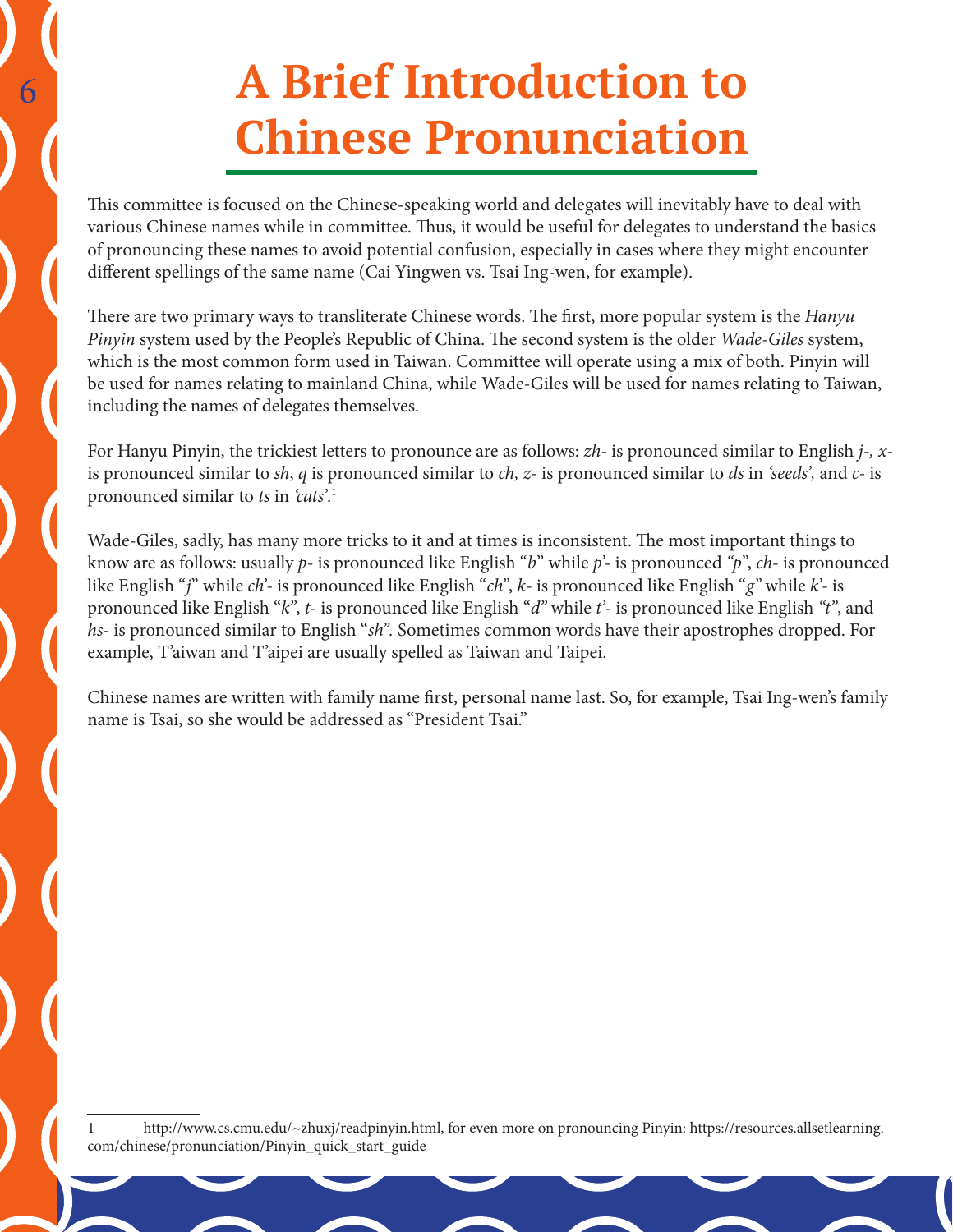# **Geography of Taiwan**

Taiwan is an island of some 12,456 square miles, roughly 1/5th the size of Florida. It was created at the end of the most recent Ice Age when water swept into what is now the Taiwan Strait and separated the island from the mainland. The island of Taiwan is approximately 100 miles away from mainland China, as is clear on any map of the region, but it is also just 60 miles from the southernmost island of Japan and only 100 miles from the northernmost island of the Philippines. Thus, it could be said that Taiwan is the central point between these three nations.

Taiwan itself can be split into two main areas, the western plains region and the eastern mountainous region. The wide, fertile plains of the western third of the island are where most of the population is concentrated, and it is also the place that was first colonized by the Chinese.<sup>2</sup> The eastern two-thirds of the island is dominated by rugged mountains, and, for the most part, it was ruled by loose groups of indigenous peoples until as late as 1930.<sup>3</sup>



7

Besides the island of Taiwan, the Republic of China (ROC) rules a few outlying islands. The Pescadores, or Penghu Islands, are the

largest outlying cluster of the country, but Taiwan also rules two island groups, the Kinmen and Matsu, that lie just off the mainland of China and have, in previous decades, been subject to shelling from the People's Republic.



Taiwan's capital is the city of Taipei, and it is located on the northern tip of the island. Taipei forms the core of the Taipei-Keelung greater metropolitan area, which includes New T'aipei and Keelung City, and it is home to a third of Taiwan's citizens. The second largest metropolitan area is the Taichung-Changhua in north-central Taiwan, and the third largest is Kaohsiung near the southern tip of the island. Taiwan's major railroads and highways run along the western coast of the island through these three metropolitan areas.

Taiwan is located at the intersection of the Philippine Sea and Eurasian tectonic plates, and thus experiences frequent seismic activity. The largest earthquake in recent memory occured in 1999; a 7.6 magnitude earth-

quake in central Taiwan that killed over 2,400 people.4 The most recent significant earthquake occurred in February of 2018, and it was a 6.4 magnitude earthquake that killed nine people in eastern Taiwan.<sup>5</sup>

2 https://english.ey.gov.tw/cp.aspx?n=1082F2A7077508A4 A great intro to Taiwan geography/demography

3 https://www.culturalsurvival.org/publications/cultural-survival-quarterly/first-nations-taiwan-special-report-taiwansindigenous

- 4 https://www.history.com/topics/natural-disasters-and-environment/1999-taiwan-earthquake
- 5 https://www.nytimes.com/2018/02/07/world/asia/taiwan-earthquake-search-survivors.html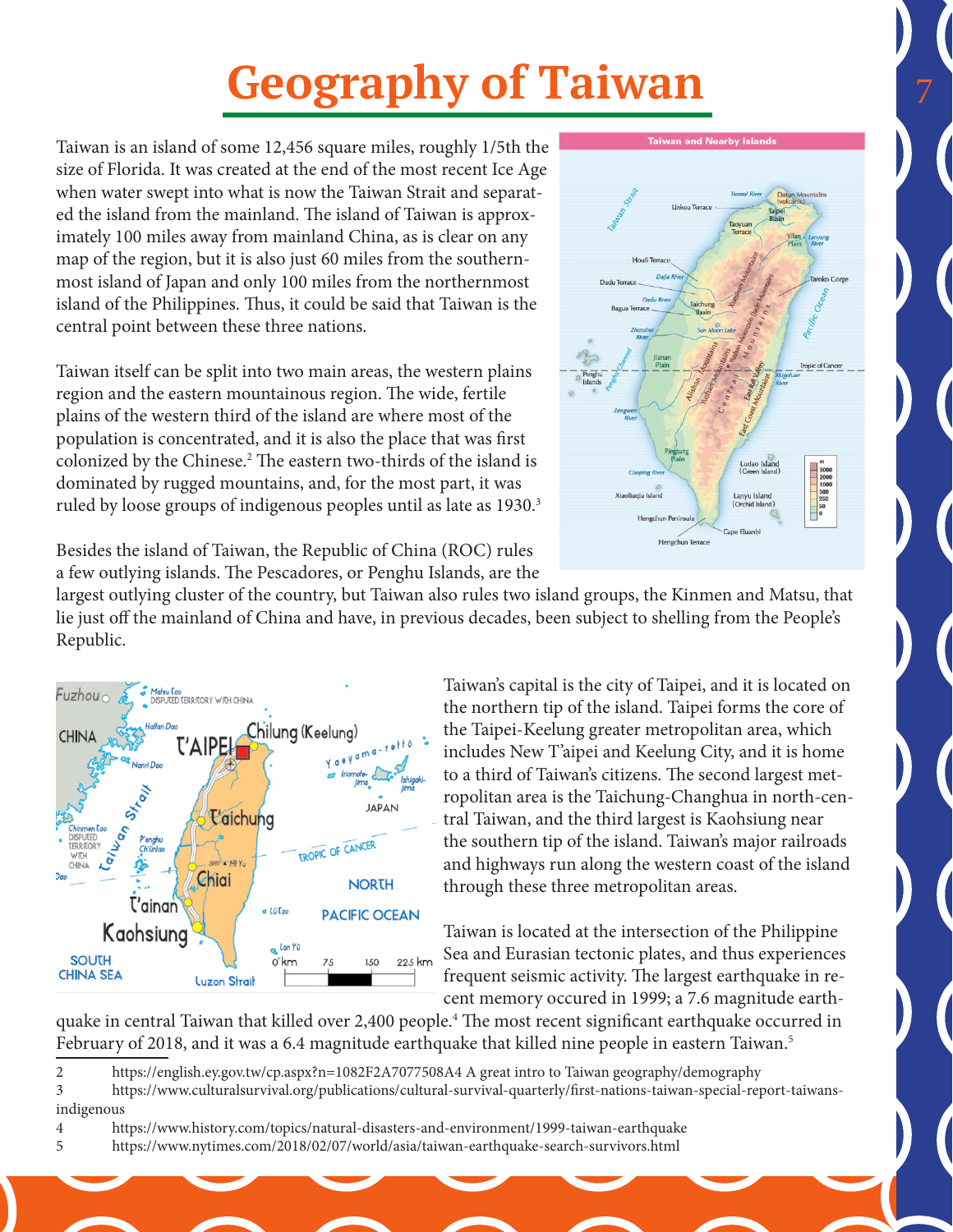Taiwan is also located in the Northwest Pacific Basin, the region of the world with the most tropical cyclone activity— tropical cyclones are also known as "hurricanes" if they occur in the Atlantic, and "typhoons" if they occur in the Pacific. Typhoons hit the island of Taiwan about three or four times a year, mostly during typhoon season from July to September. The most deadly typhoon in Taiwan's history was Typhoon Morakot, which killed over 700 people and caused over 300 million USD in damages.<sup>6</sup>

# **A Brief History of Taiwan**

# Early History

8

The early history of Taiwan, as in many areas, is very murky. Since Taiwan was separated from mainland China at the end of the most recent Ice Age it has been home to a wide variety of people. While people surely came from every direction— Taiwan is close not only to mainland China, but also to the Philippines and Japan— the modern-day Aborigines of Taiwan are mostly of Austronesian, South-East Asian origin, and their ancestors inhabited the island thousands of years before any significant Chinese presence manifested itself. These aboriginal people now constitute only 2% of the island's population, but they once dominated most of the island.

For most of Taiwan's early history, it was considered by Chinese mainlanders as a barbarian-ridden island of little significance other than as a base for piracy. Various groups from China, such as the Hakka and Hoklo, migrated onto the island in significant numbers from at least the 11th century onward, but the rulers of the mainland would not turn their eyes to controlling the island until the Qing dynasty was founded in 1644— by which point the Dutch had already colonized part of the island themselves.<sup>7</sup>

## Dutch Formosa - Qing Period

The Dutch had arrived on the island in 1622, established their own stronghold, Fort Zeelandia, in the southwest of Taiwan, and would later gain a second base at Keelung in northern Taiwan from the Spanish.8 They would eventually claim to rule the entire island, which they called Formosa, but their control never extended far beyond the western plains. Even there, most villages under their "rule" were very loosely associated with the Dutch colony, offering occasional tribute in exchange for protection.<sup>9</sup>

The Dutch would be ousted from Taiwan in 1662 not by the Qing, but by the legendary pirate-king Koxinga: a sworn enemy of the Qing who sought to restore power to their predecessors, the Ming dynasty. After facing multiple setbacks in fighting the Qing on the Chinese mainland, Koxinga had decided it was best to retreat to southwestern Taiwan where he established a Ming court-in-exile.10 He and his successors, also called the Zheng dynasty, would continue to harass the Qing until 1683, when the Qing landed in Taiwan and forced Koxinga's grandson to submit.<sup>11</sup>

The Zheng dynasty was a formative time for Taiwan in many ways. Koxinga not only ousted the Dutch from the island, but he also established Chinese-style governance on the island for the first time. Many who were suffering under the Qing migrated to Taiwan over the period of Zheng control, with some historians estimat-

6 https://www.cwb.gov.tw/V7e/knowledge/encyclopedia/ty000.htm

7 Manthorpe, Jonathan "Forbidden Nation: A History of Taiwan"

- 8 https://www.colonialvoyage.com/dutch-formosa-1624-1662-1664-1668/
- 9 Manthorpe, Jonathan "Forbidden Nation: A History of Taiwan"
- 10 https://www.britannica.com/biography/Zheng-Chenggong, an interesting read on Koxinga also here: https://www.
- economist.com/analects/2012/07/27/contested-legacy
- 11 Manthorpe, Jonathan "Forbidden Nation: A History of Taiwan"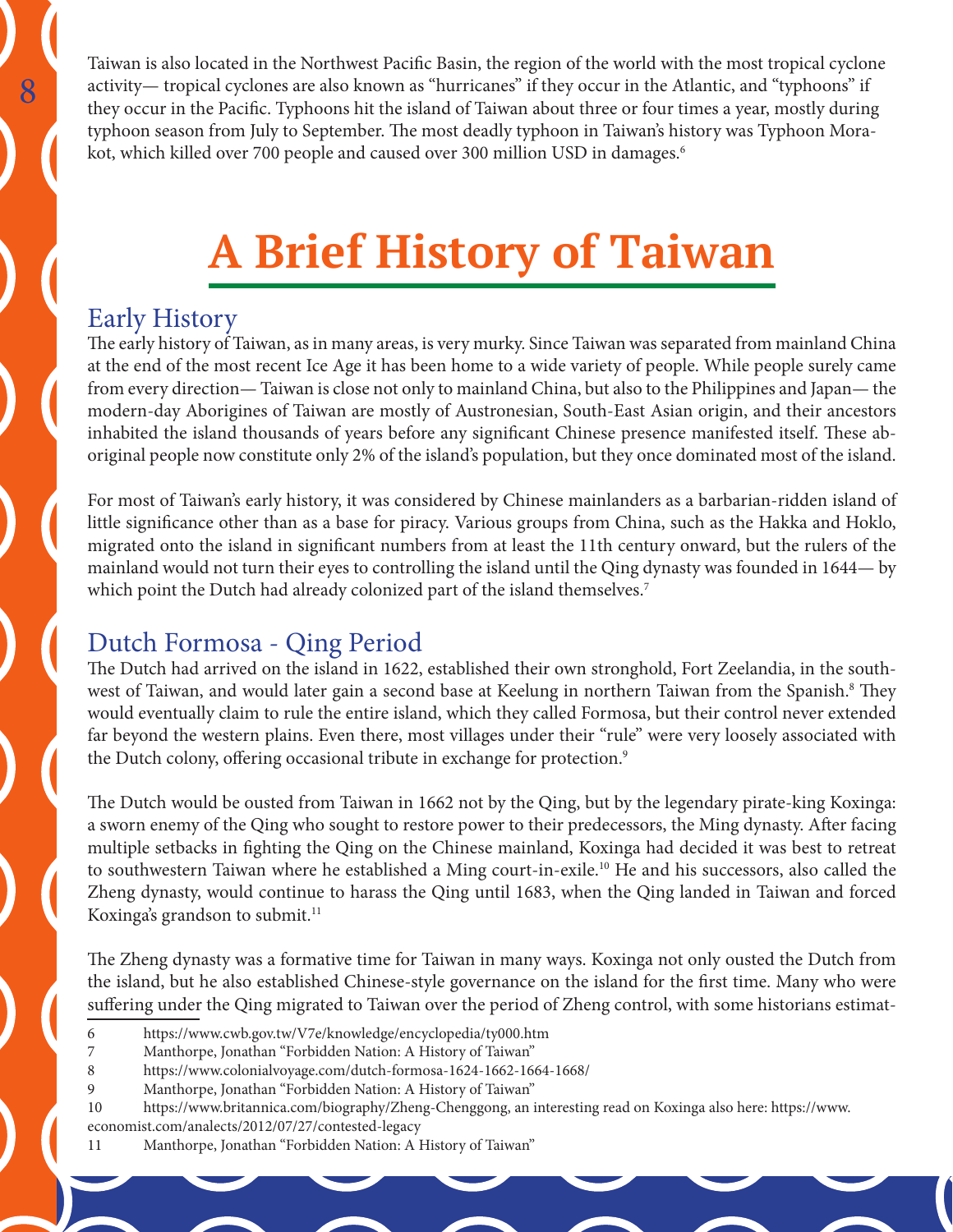ing that the Chinese population on the island rose from 100,000 to 400,000 over the two-decade span.<sup>12</sup>

Although the Qing took over Taiwan, or at least the western 1/3rd that had been ruled by the Zhengs, they still viewed Taiwan as being a barbarian region of little significance, worth controlling only so that it wouldn't be a center for piracy or anti-Qing sentiments. For two hundred years from 1683 until the 1880s, Taiwan would be considered a far-flung part of the empire, a place run by officials who either could not gain position anywhere else or, more often, were exiled to Taiwan as a punishment. As a result, the government of Taiwan was hopelessly corrupt. Although the ethnic Chinese population would rise from 400,000 to 2 million under Qing rule,13 very little was ever done to develop the island, and Taiwanese were treated largely as an underclass. For example, no Taiwanese individual, regardless of ethnicity, could hold a governmental position on the island under the Qing. Due to this bad treatment, along with deep-seated pro-Ming sentiments, there were over 100 recorded rebellions in Taiwan over the 212 year period of Qing rule.<sup>14</sup>

9

In the mid-19th century, the Qing dynasty went into great decline. The Opium Wars of 1839 and 1856 led to great exploitation of China by western powers, while the Taiping Rebellion started in 1850 caused the death of over 20 million people and nearly brought the dynasty to complete collapse. At nearly the same time, Japan was modernizing at a stunning pace and seeking to acquire one of the trappings of any great power of the time—a colony. In pursuit of this goal, Japan launched the first Sino-Japanese war and, in 1895, the Treaty of Shimonoseki was handed to the island of Taiwan.15

### Japanese Rule - Republic of China

After a brief attempt by local Qing officials to set up a "Republic of Formosa" was crushed by Japanese forces, a colonial rule was established on the island that would last until 1945.<sup>16</sup> Under the Japanese, the economy grew spectacularly, public health campaigns greatly improved quality and length of life, and primary-school level education became widely available. At the same time, however, it was still a colonial rule. The Japanese bloodily suppressed rebellions of both the Aborigines and the Chinese of the island, and Taiwanese people as a whole were unable to have much say in government.<sup>17</sup>

While the Japanese ruled Taiwan, mainland China was thrown into almost complete chaos. In 1912, the Qing dynasty collapsed and was replaced by the Republic of China. However, this republic held almost no power and China became divided between various warlord factions. In this environment, two key parties arose— the Kuomintang (KMT) and the Chinese Communist Party. At first, these two parties worked together in the far south of China, developing a modernized army with hopes of reunifying China. After the alliance successfully marched on Shanghai in 1927, however, the KMT under Chiang Kai-shek turned on the Communists and crushed their forces.

Chiang Kai-shek and his KMT would go on to cobble back together most of China through a combination of conquest and co-opting of regional warlords. Soon after this shaky unification occurred, however, Manchuria was invaded by Japan and set up as a puppet state. Japan followed this up in 1937 with a full-fledged invasion of China itself, forcing the KMT and the Communists— who had re-established themselves in rural areas of northwest China— to rehash an uneasy alliance.

After the Japanese were defeated in 1945, the Communists and the KMT found themselves fighting anew.

<sup>12</sup> Ibid.

<sup>13</sup> http://www.taiwan-info.de/html/english/TWPAPERe.htm

<sup>14</sup> Manthorpe, Jonathan "Forbidden Nation: A History of Taiwan"

<sup>15</sup> https://www.taiwan.gov.tw/content\_3.php

<sup>16</sup> https://www.britannica.com/place/Taiwan/Cultural-life#ref337517

<sup>17</sup> https://www.scmp.com/week-asia/opinion/article/2128067/judging-empires-was-japanese-rule-taiwan-benevolent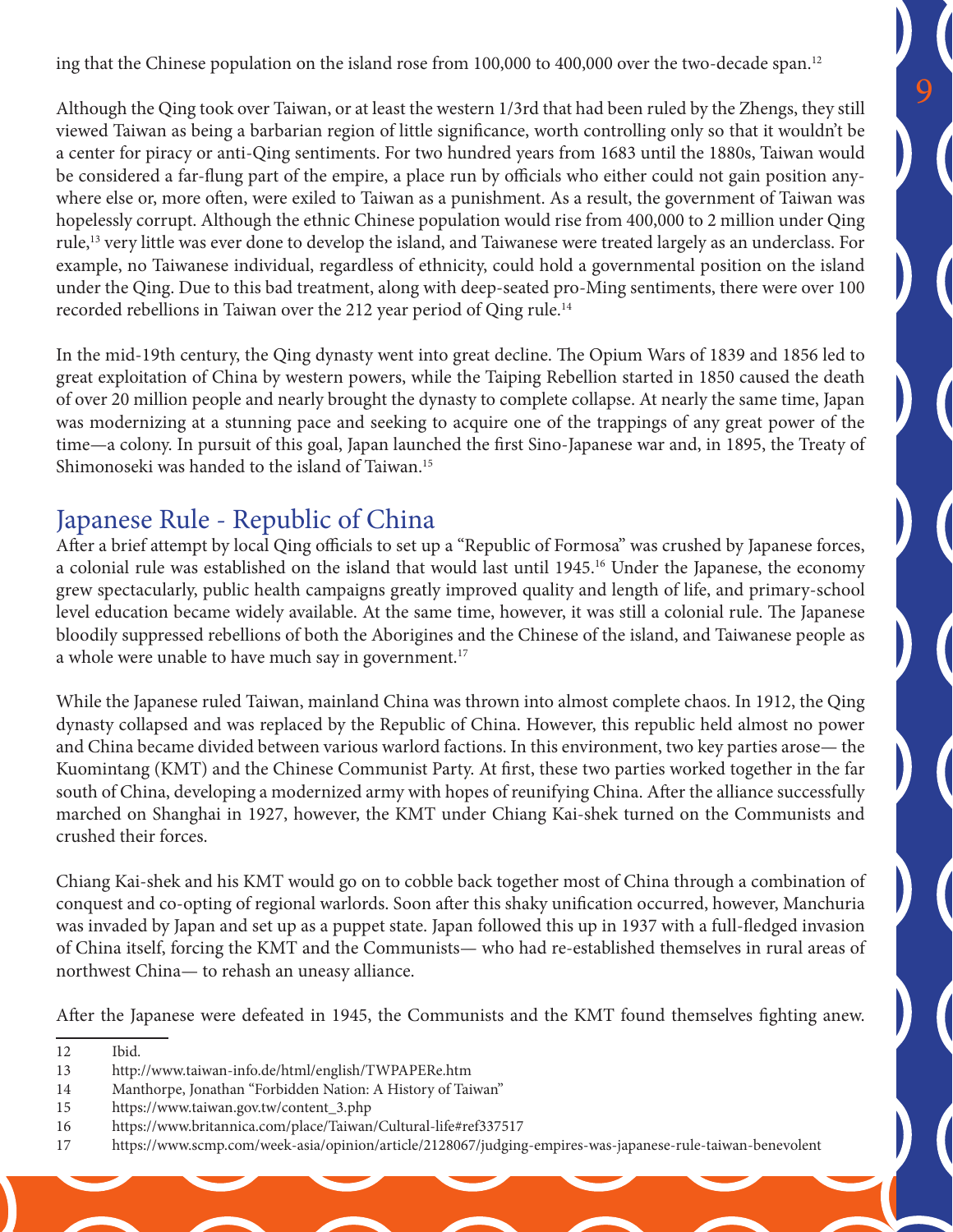Chiang Kai-shek and many of his close associates in the KMT were extremely corrupt, and the Communists had wide support throughout rural China. KMT cities, surrounded by seas of Communist-supporting areas, fell one by one until 1949 when Chiang and over 2 million other mainlanders— mainly soldiers— fled to make Taiwan into the last bastion of the Republic of China.18 Although the Republic of China would continue to claim all of China as its territory, from this point onward it was reduced to Taiwan and its neighboring islands.

Those who lived in Taiwan prior to 1949 were not particularly happy to welcome Chiang Kai-shek and his forces. After Taiwan was handed over to the Republic of China in 1945, many of its industries were moved to the mainland and a bungled, corrupt KMT administration left Taiwan with skyrocketing rates of crime and disease. Tensions came to a head in 1947 with the so-called "228 Massacre" in which KMT armies, retaliating against a Taiwanese uprising, engaged in indiscriminate killings intending to "purge" the island of supposed communist rebels.19 Before Chiang arrived in Taiwan in 1949, he declared martial law, which would not be lifted until the beginning of democratization in 1987. This period from 1947 to 1987 is known as the White Terror, with 140,000 people being imprisoned or executed over this period for real or supposed opposition to the KMT. During this period, the mainlander-heavy KMT kept an iron grip on power with very few local Taiwanese having much say in the governance of the island.

### Democratization - Today

10

Chiang Kai-shek died in 1975 and was succeeded by his son, Chiang Ching-kuo. Ching-kuo, realizing that western countries would be less likely to support an authoritarian country, led Taiwan through a process of democratization. He allowed for more open opposition to KMT rule and brought more local Taiwanese into positions of power, including Lee Teng-hui, his immediate successor. Under Lee, martial law would be lifted, and the first opposition party— the Democratic Progressive Party (DPP)— was allowed to form. In 1996, the first free and open presidential elections in the Republic of China were held, with Lee taking 54% of the vote. The election was not all smooth sailing, however. The PRC, fearful of a democratic Taiwan led by an independence-leaning Lee, had spent the months leading up to the election running military drills and firing missiles into the surrounding area of Taiwan's major ports, sparking panic throughout the island but also supposedly driving many to vote for Teng-hui.<sup>20</sup>

Democracy in Taiwan would see the DPP ruling from 2000 to 2008 under Chen Shui-bian. It was a rocky administration, with Chen facing a KMT-majority Legislative Yuan and pressures from "deep-green" members of his party, who were disappointed in his pledge to not seek independence as long as the PRC did not attack. His administration ended with a spate of corruption scandals that saw him arrested and jailed after leaving office, and saw his party heavily defeated in the 2008 elections.21 The new president, Ma Ying-jeou, would suffer just as much during his tenure from 2008 to 2016. While Ma's Beijing-friendly policies increased business, he was embroiled in infighting with his own party members and was considered to have bungled various controversial issues, falling to an approval rating of only 9% by 2013.<sup>22</sup>

Ma's grave would truly be dug, however, by the proposed Cross-Strait Services Trade Agreement (CSSTA), which would have opened up more than 70% of Taiwan's economy to Chinese investment.<sup>23</sup> The proposed agreement sparked the Sunflower Movement, in which Taiwanese students occupied the Legislative Yuan for 23 days in opposition to the proposal, which they believed would make Taiwan's economy completely sub-

18 https://china-journal.org/2018/02/26/why-did-chiang-kai-shek-lose-china-the-guomindang-regime-and-the-victory-ofthe-chinese-communist-party/

- 19 https://sentinel.tw/228-massacre-birth-nation/
- 20 https://nationalinterest.org/feature/the-third-taiwan-strait-crisis-the-forgotten-showdown-19742
- 21 https://www.britannica.com/biography/Chen-Shui-bian
- 22 https://www.scmp.com/news/china/diplomacy-defence/article/2144825/hes-back-ma-ying-jeou-rebuilds-his-popularitymight

23 https://daybreak.newbloommag.net/2017/07/20/what-was-the-cssta/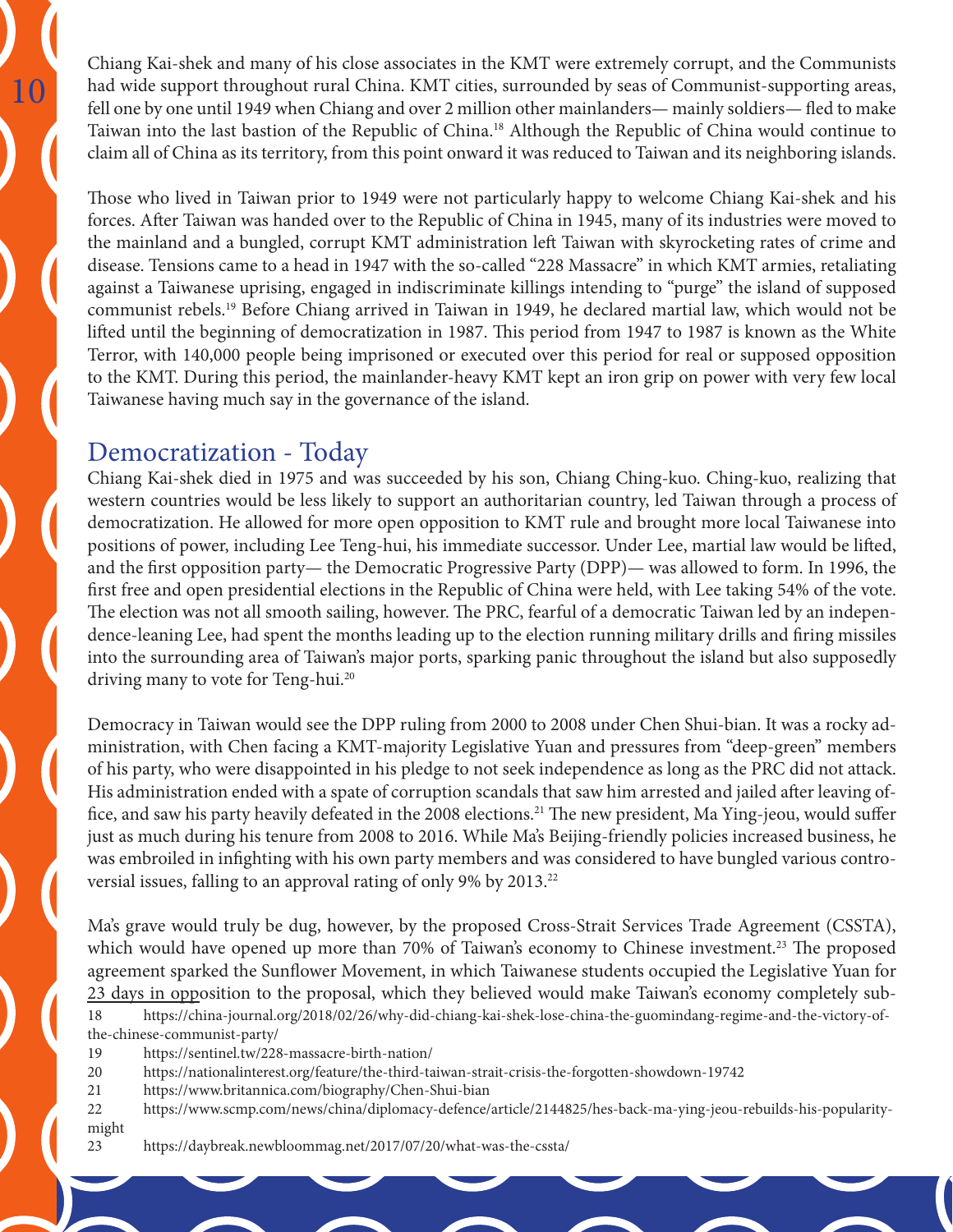servient to Beijing. The CSSTA was eventually torn up, but in the aftermath of the movement— which had received DPP support— the KMT suffered massive electoral loses in 2014 and 2016, leading to the DPP-controlled government of today.<sup>24</sup>

# **Political System of Taiwan**

The current government of the Republic of China has five branches— the Executive Yuan, Legislative Yuan, Judicial Yuan, Examination Yuan and the Control Yuan. The Control Yuan is responsible for monitoring other branches of government and has the power to investigate and impeach officials, while the Examination Yuan is responsible for validating the qualification of civil servants. The Executive, Legislative, and Judicial Yuans are the more important of the five, and roughly correspond in function and duty to the same branches in the government of the USA. The head of state for the ROC, the president, is separate from the five branches.25

The Legislative Yuan is unicameral with 113 seats, with 73 seats being determined by a first-past-the-post vote in single-member constituencies similar to the US's system, while another 34 seats are distributed by the percent each party received in the nationwide vote share, and six further seats are specially elected by Aboriginal Taiwanese population. Like the legislative branch in the US, the Legislative Yuan is responsible for passing new laws on a national level and deciding how Taiwan's governmental budget should be allocated.

The Executive Yuan, which committee will be representing, is headed by a Premier and consists of twelve cabinet ministers and various chairpersons, along with the government organizations that they head. There are also a number of "Ministers Without Portfolio" who, despite not holding cabinet-level positions, serve as equal members of the cabinet. The Executive Yuan as a whole is responsible for implementing policy, though it can also recommend policy of its own to be approved by the Legislative Yuan.

# **Taiwan's Political Parties**

Taiwan currently has two main parties, the Kuomintang (KMT) and the Democratic Progressive Party (DPP). These two parties each lead their own coalition that includes other like-minded parties, with the DPP leading the "Pan-Green" coalition and the KMT leading the "Pan-Blue" coalition, both named for the color most associated with the respective parties. Clashes between the two parties have often become quite heated in the past to the extent that brawling in the Legislative Yuan is a near-regular occurance.<sup>26</sup>

The KMT was founded in 1911 by Sun Yat-sen in the lead up to the creation of the Republic of China.27 It led the Republic of China's government from the time that Chiang Kai-shek reunified China in 1928 until it lost the presidential election of 2000. The KMT nowadays are a center-right party

<sup>24</sup> https://thediplomat.com/2018/07/brian-hioe-the-sunflower-movement-4-years-later/

<sup>25</sup> https://www.taiwan.gov.tw/content\_4.php

<sup>26</sup> https://www.bbc.com/news/world-asia-40640043

<sup>27</sup> https://alphahistory.com/chineserevolution/guomindang/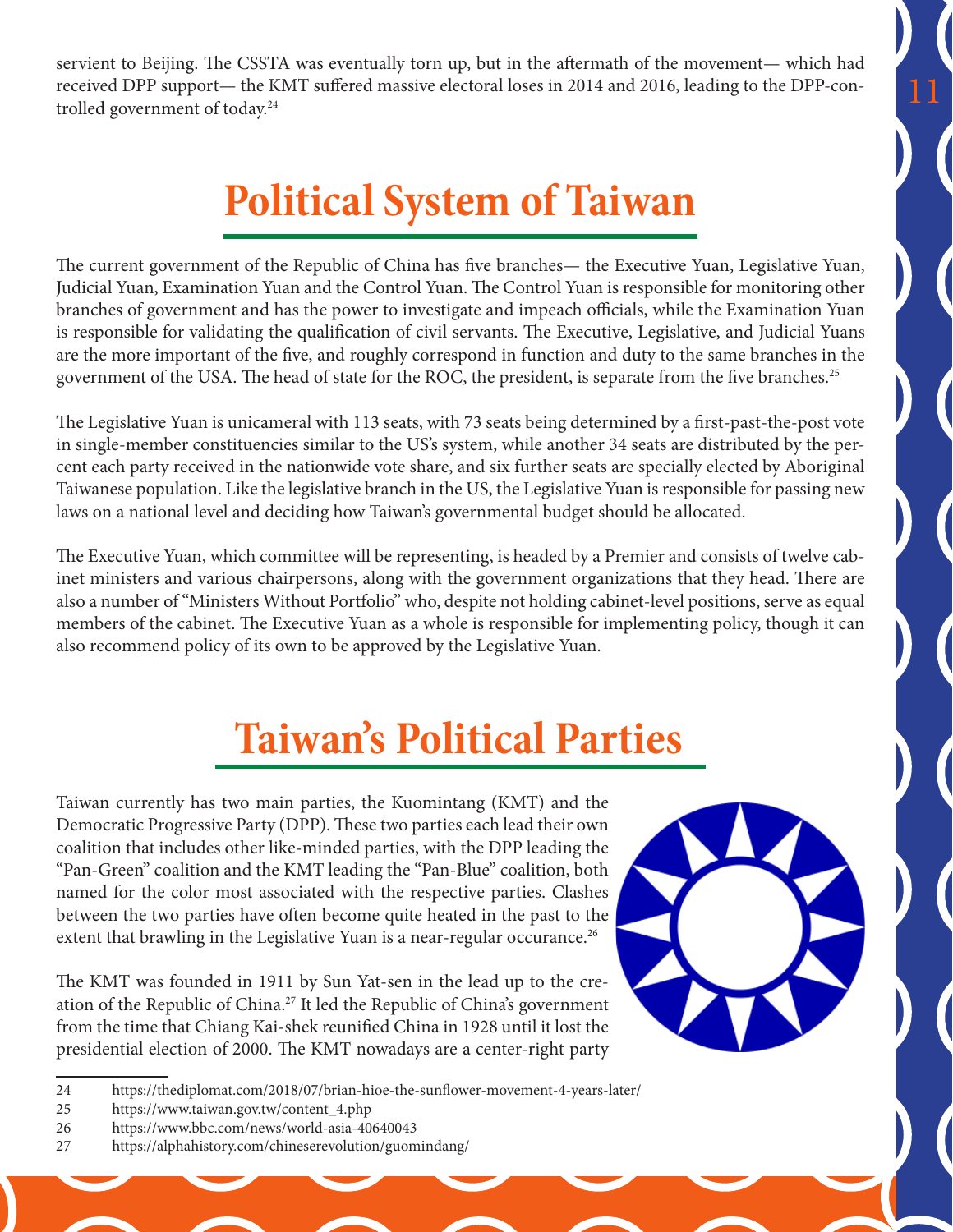that tends to support Chinese nationalism and closer relations with mainland China.<sup>28</sup> The KMT generally has more support in northern Taiwan, urban areas, among mainlanders and their descendants, the military, and among others who benefit greatly from commercial contact with the mainland. The KMT is better organized and better funded than other parties, owing in large part to the experience and assets gained— both legally and illegally— over its long period of one-party rule. In 2014, for example, it was estimated that its revenue was over three times that of the DPP.29



12

The DPP was founded in 1986 as the KMT's iron grip on Taiwan was loosened. It had its roots in those who opposed the KMT's one-party rule. Many of its early members had at one point or another been arrested or otherwise targeted by the KMT, and the party itself was technically still illegal for the first year after it was founded. It is generally considered a center-left or centrist party, with its greatest difference from the KMT being that it openly disavows reunification with the mainland and supports Taiwanese nationalism— the idea that Taiwanese people are culturally distinct from mainland Chinese.<sup>30</sup> The current president, Tsai Ing-wen, is a member of the DPP and the Legislative Yuan is currently DPP-controlled. Most members of the Executive Yuan are either members of the DPP themselves or DPP-associated independents.

# **Important Issues**

### International Recognition

Ever since the Chinese Civil War ended with Chiang Kai-shek fleeing to Taiwan, there has been much tension between the Taiwan-based ROC and the mainland-based People's Republic of China (PRC). The PRC views Taiwan as an integral part of its territory, and has met any claims that Taiwan is not or should not be a part of the People's Republic of China with threats of invasion. In the past there was a "1992 Consensus" between the Kuomintang and the PRC, in which both agreed that there is one China, but disagree on who might rule it.<sup>31</sup> The pro-independence DPP, however, does not abide by this policy, and when Tsai Ing-wen took power in 2016 the PRC cut off all official contact with the ROC. In the past two years, the PRC has exercised its vast military and economic power in an attempt to isolate and subordinate the Taiwanese government. It has, for example, increased military demonstrations across the strait and threatened international businesses that list Taiwan as a separate country from China. The current president of China, Xi Jinping, aims to see Taiwan integrated into China by the end of his lifetime, by force if necessary.<sup>32</sup>

Currently, a major part of China's pressure campaign is ensuring that Taiwan can not act on the global stage. Taiwan is not a member of the United Nations, and in past years has been prevented from working with such bodies as the World Health Organization even as an observer. As of August 2018, the Republic of China only has 17 countries that officially recognize it as a nation, but this number has been continuously shrinking; since Tsai Ing-wen took office in 2016, for example, five nations have switched recognition to Beijing.<sup>33</sup> Those coun-

- 29 http://www.taipeitimes.com/News/taiwan/archives/2014/07/24/2003595820
- 30 https://www.bbc.com/news/world-asia-34729538
- 31 https://www.cfr.org/backgrounder/china-taiwan-relations
- 32 https://www.cnn.com/2018/03/20/asia/taiwan-china-xi-jinping-intl/index.html
- 33 http://www.taipeitimes.com/News/front/archives/2018/08/22/2003698956
- 

<sup>28</sup> https://www.britannica.com/place/Taiwan/Government-and-society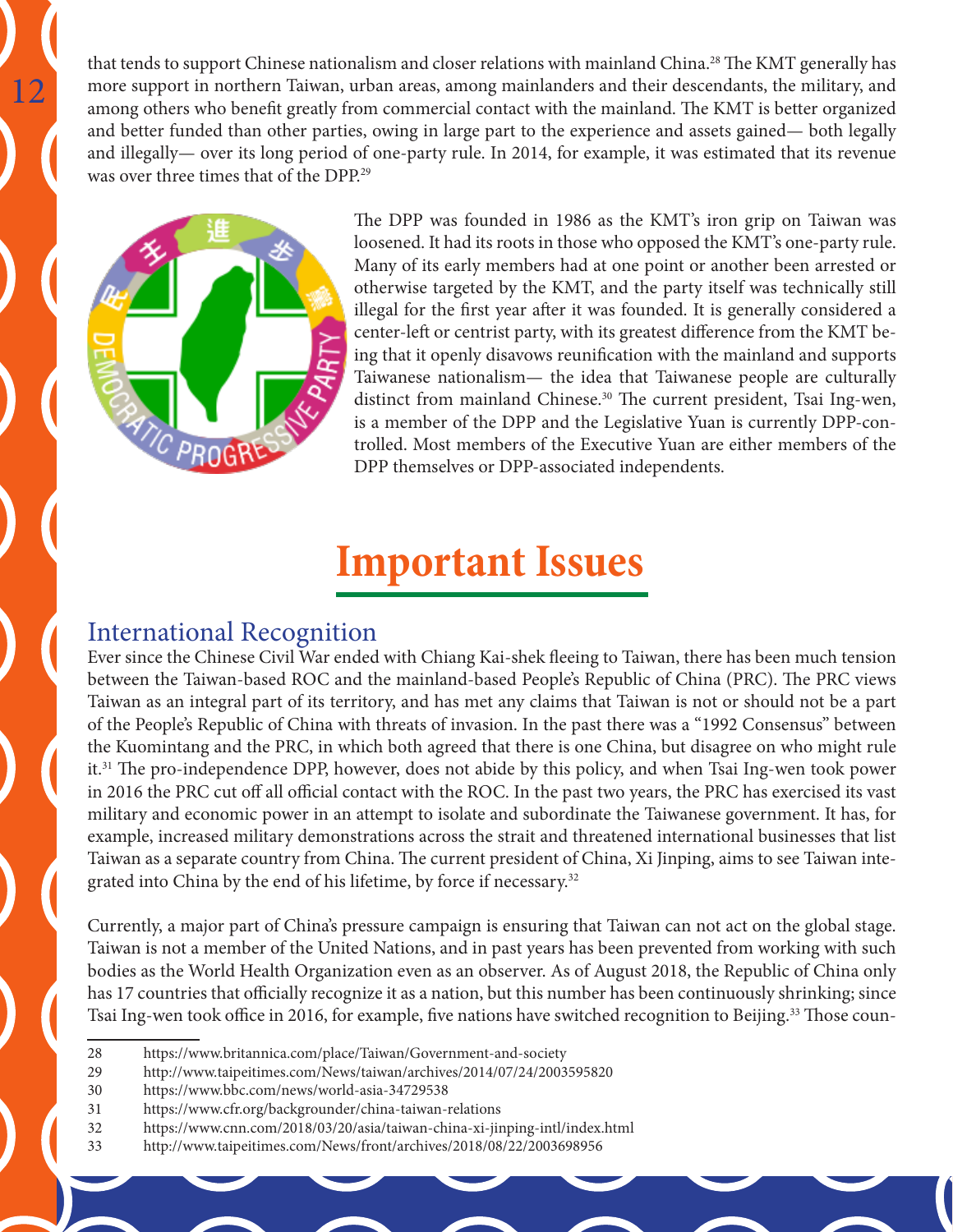tries that remain attached to Taiwan are all small, with a combined population only twice that of Taiwan and a combined GDP of only a third that of Taiwan.<sup>34</sup> Thus, they do not offer much except a small bit of legitimacy and, on rare occasions, a voice for Taiwan in international bodies that Taiwan is not a part of.

13

Taiwan does have friends beyond these 17 nations, however. The Republic of China maintains unofficial consulates throughout the world, particularly in Western countries and Japan, and has maintained a complex relationship with the U.S. since 1949. In 1979, U.S. Congress passed the "Taiwan Relations Act" which stated that the U.S. will provide defensive arms to Taiwan and will also assist in the event of invasion,<sup>35</sup> and in 2018, Congress passed the Taiwan Travel Act which encourages high-level interaction between Taiwanese and American officials.36 It is these larger nations with unofficial relations with Taiwan that offer the most support for Taiwan's continued existence.

### US-China Relations

Taiwan is, in many ways, caught between two world powers. Since being exiled to the island in 1949, the Republic of China's government has sought US support to defend the island or, when Chiang Kai-shek was still in power, to launch an invasion of the mainland. Although the US stopped recognizing Taiwan as part of its rapprochement with the People's Republic of China in 1972, it has continued to act as Taiwan's main deterrent against invasion from the mainland (see the above section Taiwan Relations Act for more information).<sup>37</sup>

In recent years, the relationship between China and the US has gradually deteriorated before finally dropping into a new era of distrust and uncertainty in 2018, primarily evidenced by the US-China trade war that began on July 6th.38 Increased tensions have led to some pro-Taiwan policies including the Taiwan Travel Act, but the uncertainty of US-China relations also means uncertainty for those countries caught between the two powers.39 In such uncertainty, over-reliance on the US is potentially dangerous, and if it continues, Taiwan may end up a pawn in the larger US-China conflict.

# Brain Drain, Dependence, and Development

In recent times, Taiwan has faced a unique mix of economic issues. One issue is that, as China grows its economic power, Taiwan is becoming more and more economically dependent on the mainland. In the past this was reflected mostly in the outsourcing of Taiwanese factories to the mainland, but nowadays it is also reflected in the brain drain crisis Taiwan faces as many of its best and brightest are attracted to the high wages and dynamic lifestyle they can more easily obtain in the mainland.<sup>40</sup> The PRC offers a variety of incentives for Taiwanese people to come work on the mainland in hopes of advancing its goal of reunification, and to a large extent they have been working there, leaving Taiwan with a potential shortage of talent.<sup>41</sup>

Labor shortage issues are compounded by an aging population and a shift from low-skilled manufacturing to high-skilled manufacturing and service industries. Filling the low-skilled labor gap created by these dual issues is a population of approximately 680,000 migrant workers, mostly from Southeast Asia.<sup>42</sup> These laborers

- 34 https://international.thenewslens.com/article/96443
- 35 https://www.ait.org.tw/our-relationship/policy-history/key-u-s-foreign-policy-documents-region/taiwan-relations-act/
- 36 https://thediplomat.com/2018/03/the-taiwan-travel-act-in-context/
- 37 https://history.state.gov/milestones/1969-1976/rapprochement-china
- 38 http://www.china-briefing.com/news/2018/09/10/the-us-china-trade-war-a-timeline.html
- 39 https://www.washingtonpost.com/news/monkey-cage/wp/2018/04/30/china-u-s-taiwan-relations-are-in-choppy-watersheres-whats-going-on/?utm\_term=.eb07679a52d0

40 https://www.washingtonpost.com/world/asia\_pacific/taiwan-battles-a-brain-drain-as-china-aims-to-woo-young-talentaway/2018/04/13/338d096e-3940-11e8-af3c-2123715f78df\_story.html?utm\_term=.fbb220f7f643

41 http://time.com/4906162/taiwan-brain-drain-youth-china-jobs-economy/

42 https://international.thenewslens.com/article/102510?utm\_source=2016IndexHot&utm\_medium=internal&utm\_ campaign=hot\_post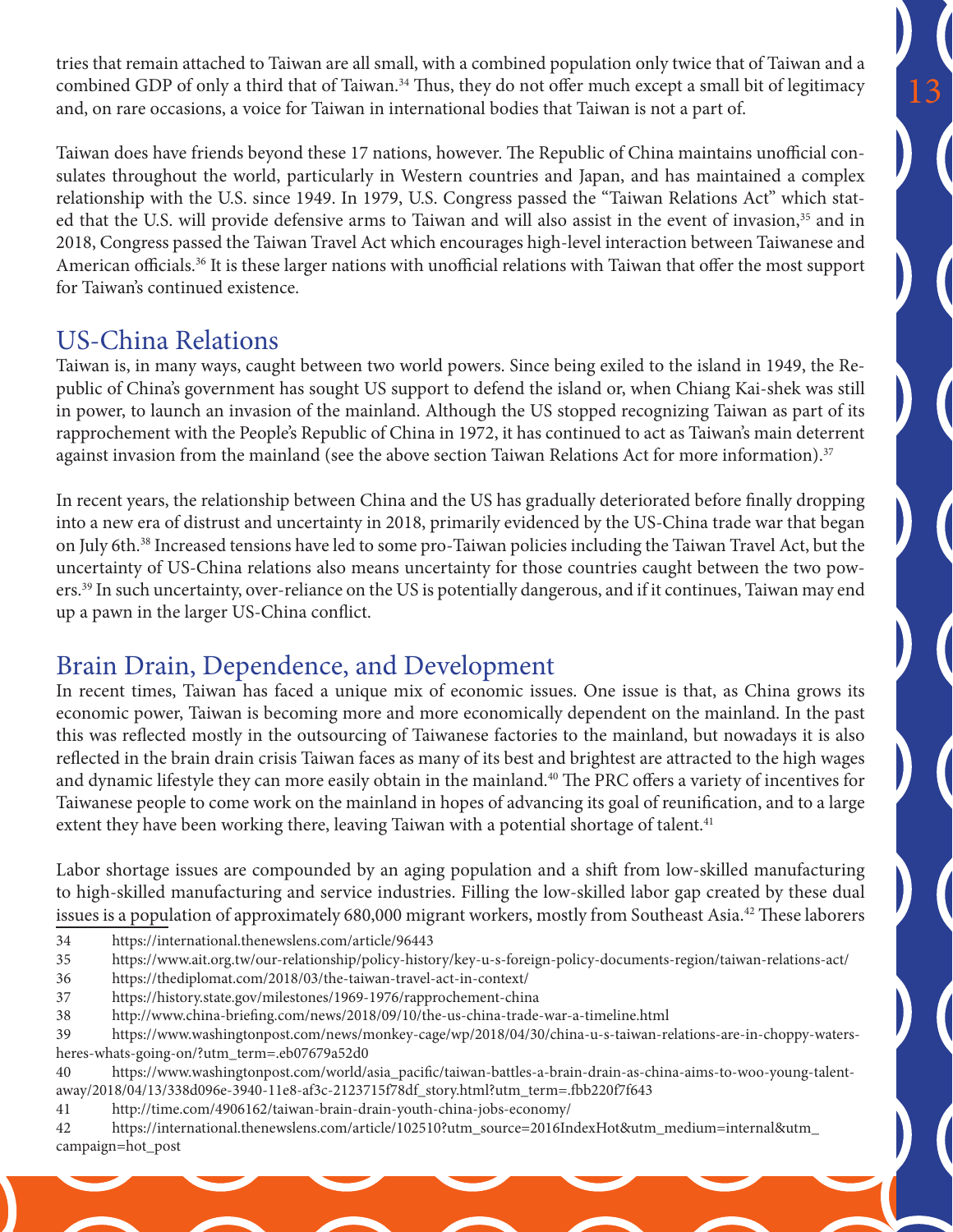have historically been treated unfairly by those who hire them, and recently it has led to protests throughout Taiwan in support of their rights.<sup>43</sup>

Taiwan's economy is also extremely export-heavy, with over 40% of its exports going to China and Hong Kong, making it extremely sensitive to any potential efforts by China to force reunification through economic means.44 One illuminating example of the dangers of economic dependence on mainland China came in August of 2018. During a transit-stop in the US, Tsai Ing-Wen was photographed receiving a gift from workers at a Taiwan-based coffee chain called 85°C Café. Soon afterward, mainland nationalists began calling for a boycott of the chain, leading to a sharp decline in the company's stock prices and forcing the mainland branch of the company to issue a statement rejecting Taiwanese independence.45 To try to combat economic dependence, Tsai Ing-wen has launched the "New Southbound Policy," through which Taiwan seeks to forge strong economic ties with the countries of South-East Asia, such as the Philippines and Malaysia.<sup>46</sup>

### Chinese Competition and Cyberattacks

14

As China has grown as an economy, it has not only threatened Taiwan using brain drain, but also using direct economic competition in industries that Taiwan depends on— and competition is not necessarily fair. In particular, China has been trying to develop a strong domestic semiconductor industry; semiconductors are a key component of much modern day technology, such as smartphones.<sup>47</sup> Taiwan has historically dominated the semiconductor industry, and moves by the PRC to compete with Taiwan may have a serious impact on Taiwan's economy.48 49 In terms of not playing fairly, China has aggressively sought technological acquisitions— the know-how of producing the most advanced semiconductors— and have in recent years sought such acquisitions not just through the straight purchase of other semiconductor companies, but also through aggressive lawsuits, bribing of rival engineers for industrial secrets, and cyber attacks.<sup>50</sup> On August 3rd, 2018, Taiwan's largest company, Taiwan Semiconductor Manufacturing Co., was affected by a virus that caused up to half a billion dollars worth of damage. While the company claims this virus was not a targeted attack, it shows the vulnerability of Taiwan's economy to potential attacks.<sup>51</sup>

Cyber espionage is evident well beyond industry, however. Every month, Taiwan's government must deal with at least 10 million cyber attacks— many of which come from mainland China.<sup>52</sup> Most of these attacks are small and do little to no harm, but major, harmful attacks are becoming increasingly common. For example, the DPP website was hacked and brought down on July 3rd, 2018, with similar threats made to bring down the KMT's website,<sup>53</sup> and a significant body of evidence points to targeted attacks from the mainland on Taiwan's high-tech and telecommunications industries.<sup>54</sup>

- 47 https://www.bloomberg.com/view/articles/2018-04-29/why-can-t-china-make-semiconductors-jglgice5
- 48 https://www.forbes.com/sites/ralphjennings/2017/11/09/an-upstart-upstream-high-tech-sector-in-china-threatens-nowdominant-taiwan/#575d9c2b5930
- 49 https://www.scmp.com/business/global-economy/article/2143625/taiwans-economy-burns-less-brightly-its-tiger-peers
- 50 https://www.nytimes.com/2018/06/22/technology/china-micron-chips-theft.html
- 51 https://www.bloomberg.com/view/articles/2018-08-06/now-maybe-taiwan-will-take-cybersecurity-seriously
- 52 https://www.reuters.com/article/us-taiwan-china-cybersecurity/chinese-cyber-attacks-on-taiwan-governmentbecoming-harder-to-detect-source-idUSKBN1JB17L
- 53 https://www.taiwannews.com.tw/en/news/3473203
- 54 https://researchcenter.paloaltonetworks.com/2018/01/unit42-comnie-continues-target-organizations-east-asia/

<sup>43</sup> https://thediplomat.com/2018/06/taiwans-migrant-workers-are-finding-their-voice/

<sup>44</sup> https://www.reuters.com/article/uk-taiwan-economy-breakingviews/taiwan-not-china-is-its-own-worst-enemyidUSKBN17Q0QL

<sup>45</sup> https://www.whatsonweibo.com/bakery-boycott-over-taiwan-issue-the-85c-cafe-controversy/

<sup>46</sup> https://www.brookings.edu/opinions/taiwans-engagement-with-southeast-asia-is-making-progress-under-the-newsouthbound-policy/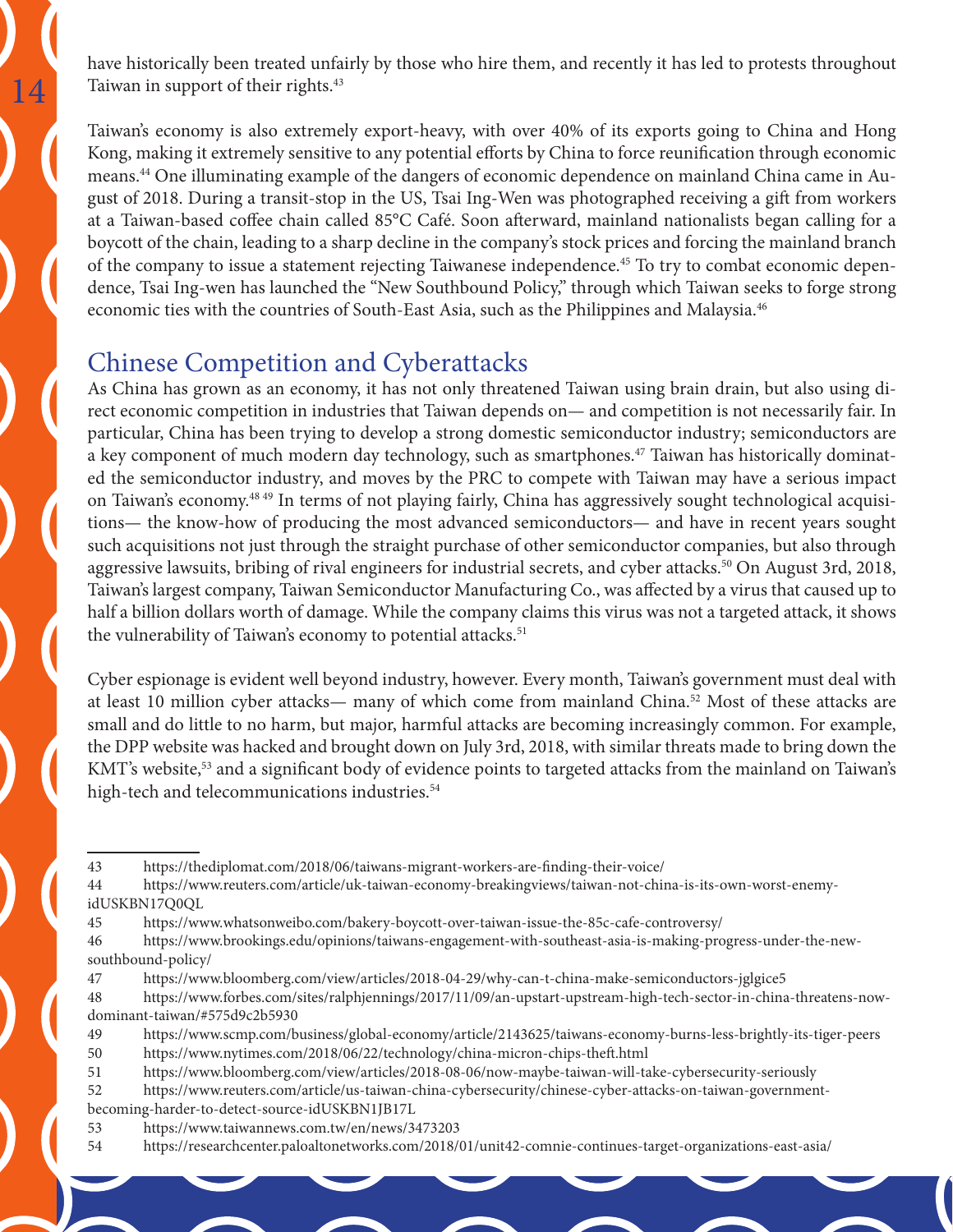# **Important Points**

15

Before concluding, I would like to make some final points to make expectations as clear as possible.

#### **What is the timeframe of committee?**

The committee will start on the actual date of our first session, January 25th, 2019. We will try to cover roughly three months of time every session, so that the end of our fourth session coincides with Taiwan's presidential election, which occurs in January of 2020, with the final session covering the time between the election and the inauguration (January to May).

#### **What kind of committee is this?**

This committee will be focused on addressing a variety of domestic and international problems plaguing Taiwan. Often, delegates will be forced to deal with both at the same time— many domestic problems in Taiwan have international roots and vice versa. This committee will not be a war committee. Defense will be an important topic of debate, but any actual fighting is unlikely, and in the case that it does occur, the ROC forces will not be controlled by the committee.

#### **What is the goal of committee?**

The goals of individuals will vary from person to person, but the basic uniting goal of committee is to help Taiwan survive and thrive. This means ensuring that Taiwan maintains a healthy and vibrant democracy, and a strong economy without heavy dependence on outside powers. This also means, for most delegates, ensuring that the DPP and Tsai Ing-wen win the 2020 elections so that the DPP will move closer to fulfilling its longterm goal of Taiwanese independence.

#### **What should I know for committee?**

You should know two main things. Firstly, you should know Taiwan's place within the international community at large and in relation to regional players in East Asia. It will be particularly helpful to understand why the U.S. and the PRC act the way they do towards Taiwan, along with what Taiwan's goals might be in relation to both.

Secondly, you should be aware of the domestic issues that plague Taiwan and how they can or cannot be related to Taiwan's international situation. Besides overarching crises that all of committee must address, each delegate should also have an idea what problems their ministries individually might face.

#### **What are the powers of committee?**

The committee will represent a meeting of the Executive Yuan, with the chair of the committee acting as Premier William Lai. The Executive Yuan, through joint directive, will be able to do the following (this list is not exhaustive):

- Coordinate their individual powers
- Give orders to parts of the Executive Yuan not represented in committee
- Make requests of Tsai Ing-wen, who acts as head of state and general-in-chief.
- Send recommendations or requests to the Legislative Yuan, including budgetary ones.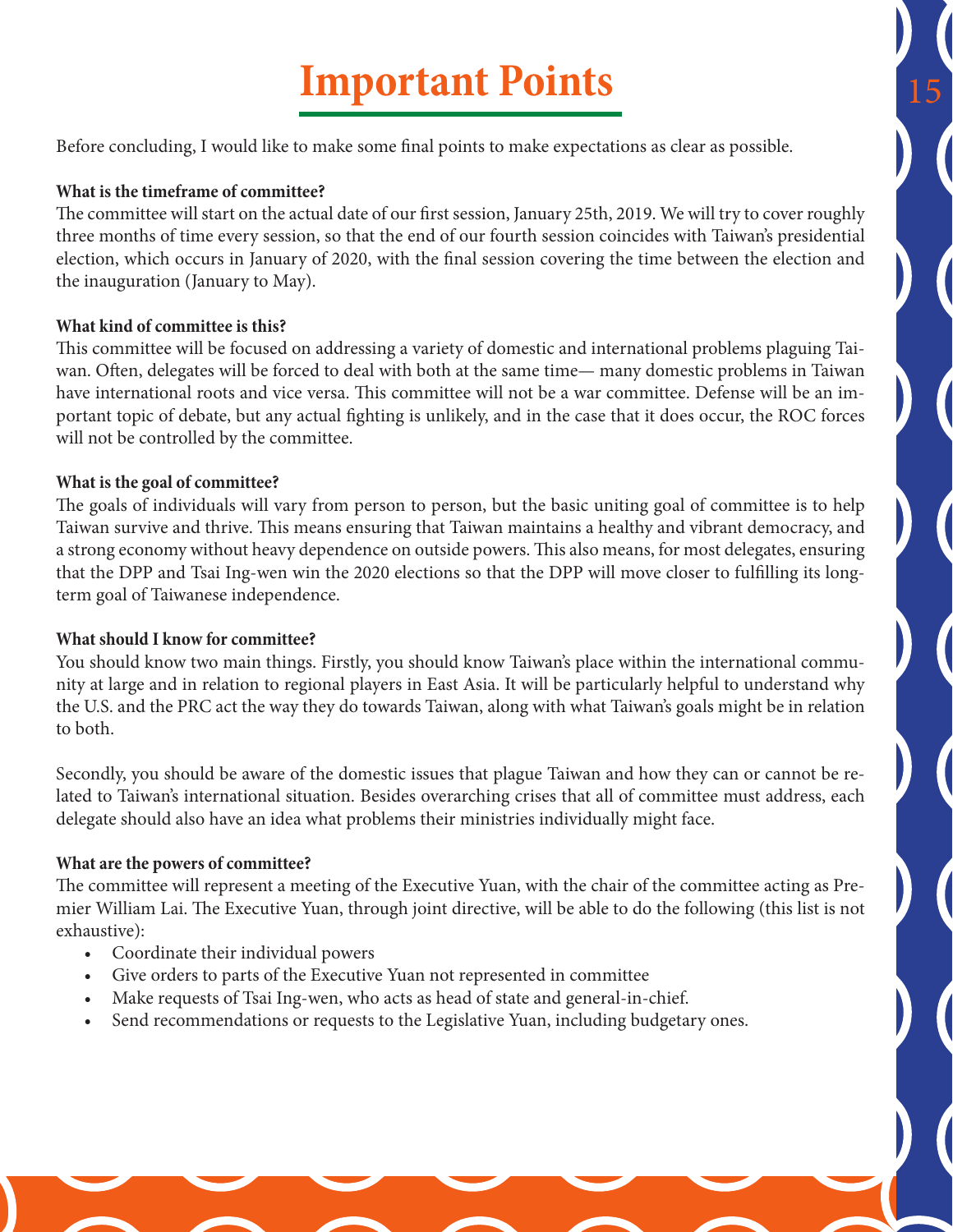# **Conclusion**

16

Taiwan's situation is unique within the international community. A limbo-state with roots in the collapse of the Ming Dynasty brought into the limelight by the KMT's retreat from China's mainland, Taiwan's governance has long been a thorny issue on an international level. After democratization, many residents of the island have sought to take the issue into their own hands. The current ruling government was born out of, and led to electoral success by, the dream of an independent Taiwan. Nowadays, a majority of the island's residents identify not as "Chinese" but as "Taiwanese," and just in the past few years various pushes have been made to have referendums on eliminating the name "Republic of China." At the same time, pressure from the People's Republic of China is the strongest it has been in years, with Beijing attacking on multiple fronts to ensure that the DPP's dream of an internationally recognized independent Taiwan will not come to pass. If independence were proclaimed now, the island would almost certainly face immediate invasion from the mainland.

If committee hopes to succeed, it must have a firm grasp on both dream and reality; it must work towards the dreams that it has promised the electorate while maintaining caution towards the reality of potential invasion or reprisal. It must also ensure that the heart of the nation— the people of Taiwan— are not neglected in the struggle to achieve true independence.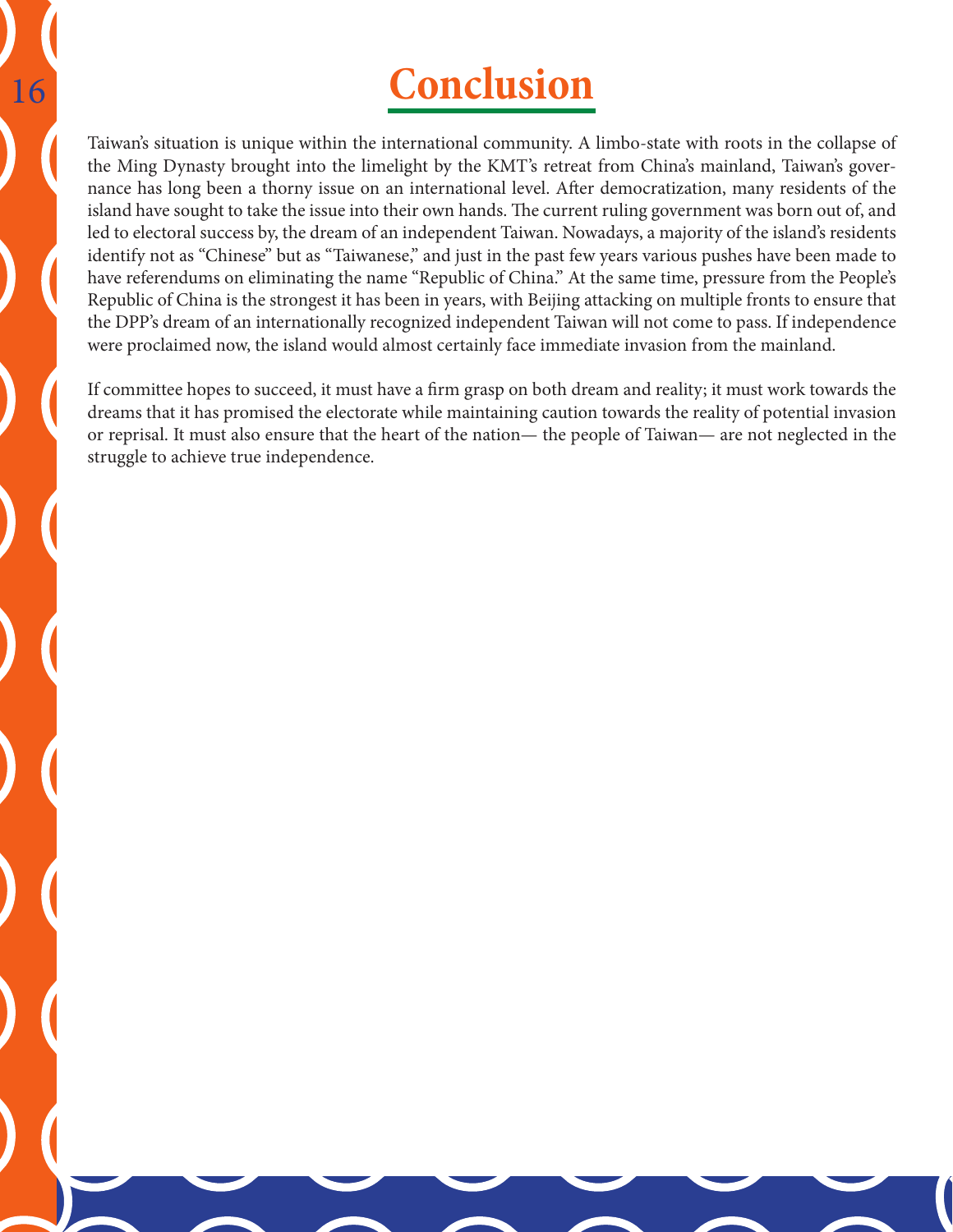# **Positions**

17

The Executive Yuan consists of the leaders of various ministries and councils, as well as various other officials who serve as "Ministers without Portfolio," primarily advisory but in some cases concurrently holding powerful positions of their own. The positions as they stand now are based on the current members of the Executive Yuan. All but one of the ministers are either members of the DPP or Independents who affiliate with the DPP.

#### **Minister of Interior, Hsu Kuo-yung (徐國勇)**

Responsible for home affairs and security, Hsu is in charge of not only policing, but also various smaller government functions such as census taking, monitoring of local elections, and land surveys. Before being tapped to become Minister of Interior in July of 2018, Hsu served first as a DPP legislator in the Legislative Yuan, and then as the Executive Yuan spokesperson— responsible for explaining new policies to the public at large.

#### **Minister of Foreign Affairs, Joseph Wu (吳釗燮)**

Responsible for relations with all foreign countries except the People's Republic of China. Besides official ties with countries that recognize Taiwan, the ministry maintains unofficial ties with various national governments, in part through "Taipei Economic and Cultural Representative Offices" (TECRO) around the world that operate as unofficial consulates. He holds a Ph.D. in political science from Ohio State University, and he has previously headed the Washington, D.C. TECRO.

#### **Minister of National Defense, Yen Teh-fa (嚴德發)**

Responsible for all defense and military affairs, Yen is in charge of making sure Taiwan's defense forces land, sea, and air—are kept at full capability in the face of Chinese pressures. Outside of being a minister, Yen is a retired three-star army general who is most famous for helping lead disaster-relief efforts after a serious Typhoon hit in 2009.

#### **Minister of Finance, Su Jian-rong (許虞哲)**

Responsible for taxation, customs, and running the treasury, the Ministry of Finance also manages stateowned land/property. Minister Sheu received a doctoral degree in economics from Pennsylvania State University, and has spent almost his entire career working his way up in the Ministry of Finance.

#### **Minister of Education, Yeh Jiunn-rong (葉俊榮)**

Responsible for managing public schools and the formulation and implementation of education policy. The Ministry of Education runs a wide variety of programs and institutions, from the various national museums to "Overseas Education Divisions" that assist overseas students. Yeh holds a doctoral degree in law from Yale University and has spent much of his life as a lecturer in various places such as the US, Canada, and mainland China. He originally joined the Executive Yuan as the Minister of Interior in 2016, but in July of 2018 was shifted to take over a vacancy as Minister of Education.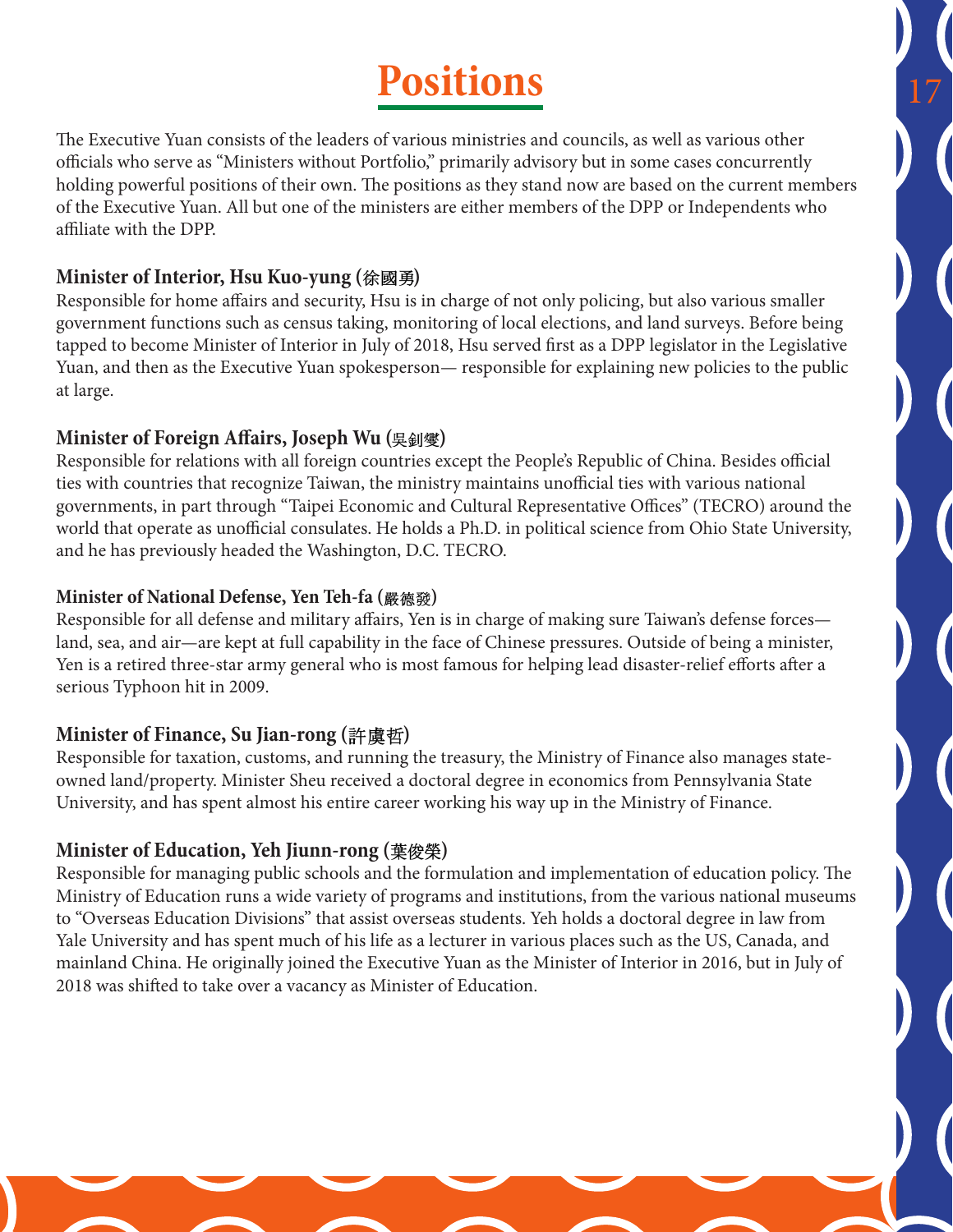#### **Minister of Justice, Tsai Ching-hsiang (**蔡清祥)

18

Responsible for carrying out Taiwan's judicial functions, the Ministry of Justice is also associated with anticorruption efforts. The Ministry of Justice includes the Investigation Bureau, which is Taiwan's domestic counter-intelligence agency. Tsai was tapped to become Minister of Justice in July of 2018 owing to his overall success as director of the Investigation Bureau, most notably his success in busting various drug rings.

#### **Minister of Economic Affairs Shen Jong-chin ( )**

Responsible for formulating policy and laws for industry and trade, foreign direct investment, and intellectual properties. The ministry also manages Taiwan's state-owned companies, including the Taiwan Power Company, which runs the country's power grid. The ministry's main goal is to increase employment and promote investment in critical sectors of Taiwan's economy. Shen Jong-chin has previously held a wide variety of positions related to industrial development, including positions within the Ministry of Economic Affairs itself.

#### **Minister of Transportation and Communications, Wu Hong-mo (吳宏謀)**

Responsible for policy, regulation, and administration of transportation and communications networks, with the exception of the Taipei railway system. This ministry also includes the Central Weather Bureau and the Tourism Bureau, meaning it handles meteorological operations and tourism development. Wu holds a doctorate degree in marine engineering from Sun Yat-sen University, and has previously served as head of the state-owned Taiwan International Ports Corporation, which manages the nation's major ports.

#### **Minister of Labor Hsu Ming-chun (許銘春)**

Responsible for reviewing and implementing labor policies, laws, and regulations. The Ministry of Labor also leads various vocational training programs, manages labor insurance, runs Taiwan's OSHA, and determines the minimum wage. Hsu received her bachelor's degree in law from National Taiwan University and has previously served in various positions in the Kaohsiung City government, including Deputy Mayor.

#### **Minister of Health and Welfare Chen Shi-chung ( )**

Responsible for both managing the public health system and the national welfare system. In regards to public health, the ministry is responsible for the public health system, hospitals, pharmacies, the universal health cares system, and other health-related functions. In regards to welfare, the ministry handles Taiwan's social security system, as well as all of its social work. Chen Shi-chung holds a dentistry degree from the Taipei Medical College and was a director at Taipei Medical University from 2004 to 2017.

#### **Minister of Culture Cheng Li-chun (鄭麗君)**

Responsible for promoting cultural and creative industries and maintaining the National Repository of Cultural Heritage. The Ministry runs a variety of museums and arts centers in Taiwan, along with Cultural Centers in New York, Paris, and Tokyo. It not only supervises Taiwan's popular culture industries— TV, movies, music, etc.— but also promotes the industries by sponsoring shows and festivals both domestic and abroad. Cheng Li-chun gained her master's degree at Paris Nanterre University in France and served in the Legislative Yuan from 2012 to 2016.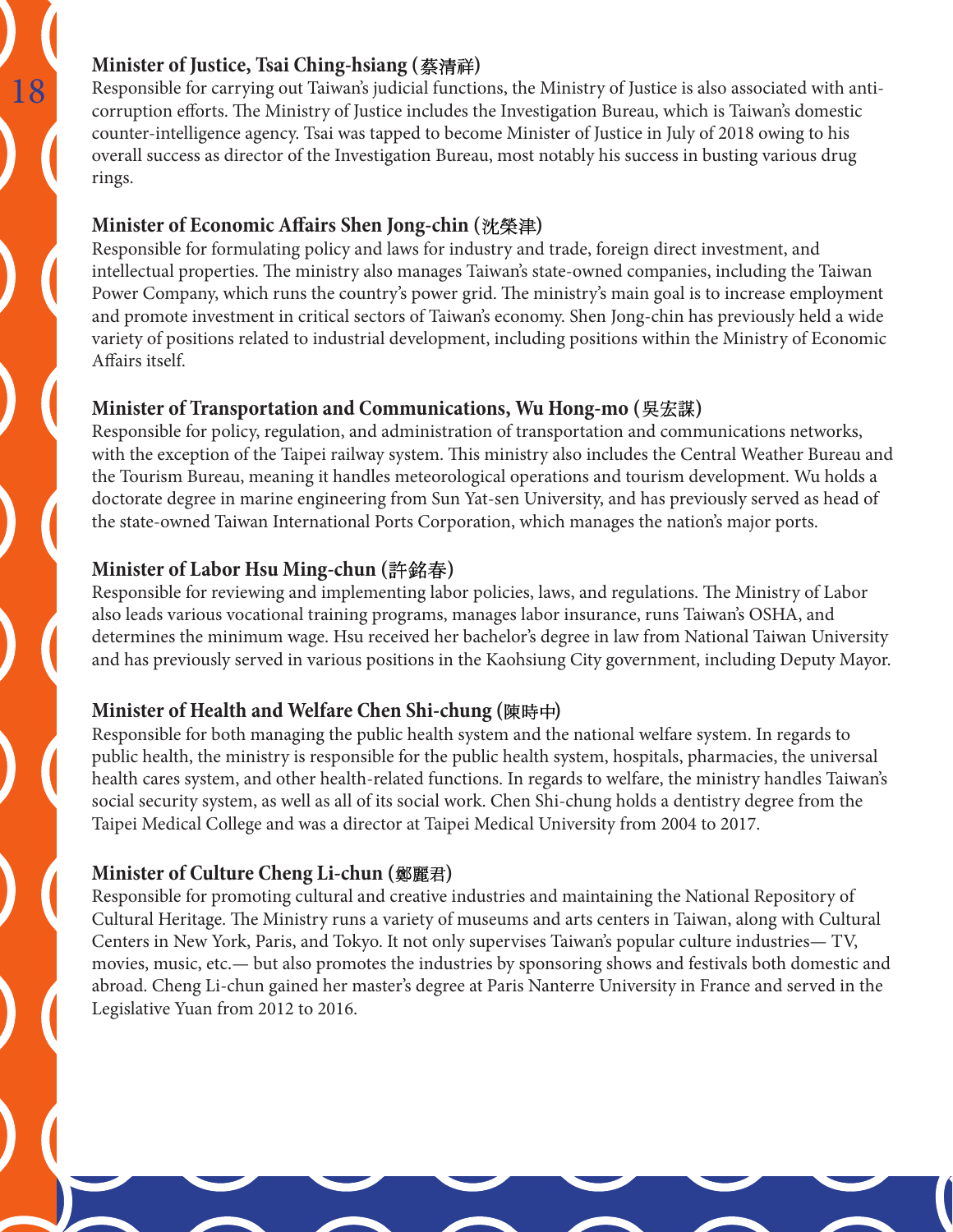#### **Minister of Science and Technology Chen Liang-gee ( )**

Responsible for promoting and funding scientific research and technological adaptation in one of Asia's most tech-heavy countries. Beyond assisting other entities, the ministry runs various science parks and laboratories of its own. Chen has a doctoral degree from National Cheng Kung University in electrical engineering and served as a professor at National Taiwan University.

19

#### Head of Agriculture Council, Lin Tsung-hsien (林聰賢)

Responsible for overseeing agricultural, forestry, fishery, animal husbandry, state-sponsored biotechnical initiatives, and general food affairs. The son of farmers, Lin holds a master's degree from Fo Guang University and was the magistrate of Yilan County from 2009 to 2017.

#### Head of Environmental Protection Administration, Lee Ying-yuan (李應元)

Responsible for Taiwan's environmental policies, regulations, standards, and enforcement, the EPA manages everything from toxic material handling to noise pollution prevention. Lee Ying-yuan has a master's degree in health policy from Harvard University and a Ph.D. in health economics from the University of North Carolina in Chapel Hill. Due to his political affiliations, he was blacklisted from returning to Taiwan by the ruling Kuomintang during the martial law period and was arrested upon his return in 1991. After his release in 1992, he became an influential member of the DPP, being elected to the Legislative Yuan twice while also serving a brief stint as the DPP's Secretary-General in 2008.

#### Head of Veterans Affairs Council, Chiu Kuo-cheng (邱國正)

Responsible for caring for the retired servicemen and women of the ROC's Armed Forces. This not only includes responsibility for retirement payments and health care but also a duty to help educate and employ veterans. The Veterans Affairs Council runs its own general hospital as well as various for-profit enterprises, such as bus companies and farms, that are used to employ veterans. Chiu Kuo-cheng, a retired general who has previously served as Chief of the General Staff for the ROC Armed Forces, is currently the only highlevel Executive Yuan official affiliated with the Kuomintang.

#### Head of Mainland Affairs Council, Chen Ming-Tong (陳明通)

Responsible for developing relations with mainland China and with advising the central government on mainland affairs. The Mainland Affairs Council is in charge of cultivating educational and economic ties with the mainland that benefit Taiwan's interests. It also indirectly administrates the Straits Exchange Foundation, which is the official intermediary used by the ROC to negotiate with the PRC. Chen holds a doctoral degree in political science from National Taiwan University and first headed the Mainland Affairs Council from 2007 to 2008.

#### Head of Council of Indigenous Peoples, Icyang Parod (夷將 · 拔路兒)

Responsible for serving the needs of Taiwan's indigenous populations as well as serving as the main line of communication between indigenous communities and the government. The Council works to preserve the cultures and languages of indigenous groups while also improving their economic and political status. Icyang is a member of the Amis tribe, the largest ethnicity of indigenous peoples. He also has a long history of tribal activism both inside and outside the DPP, having previously served as the Head of Council in 2007- 2008.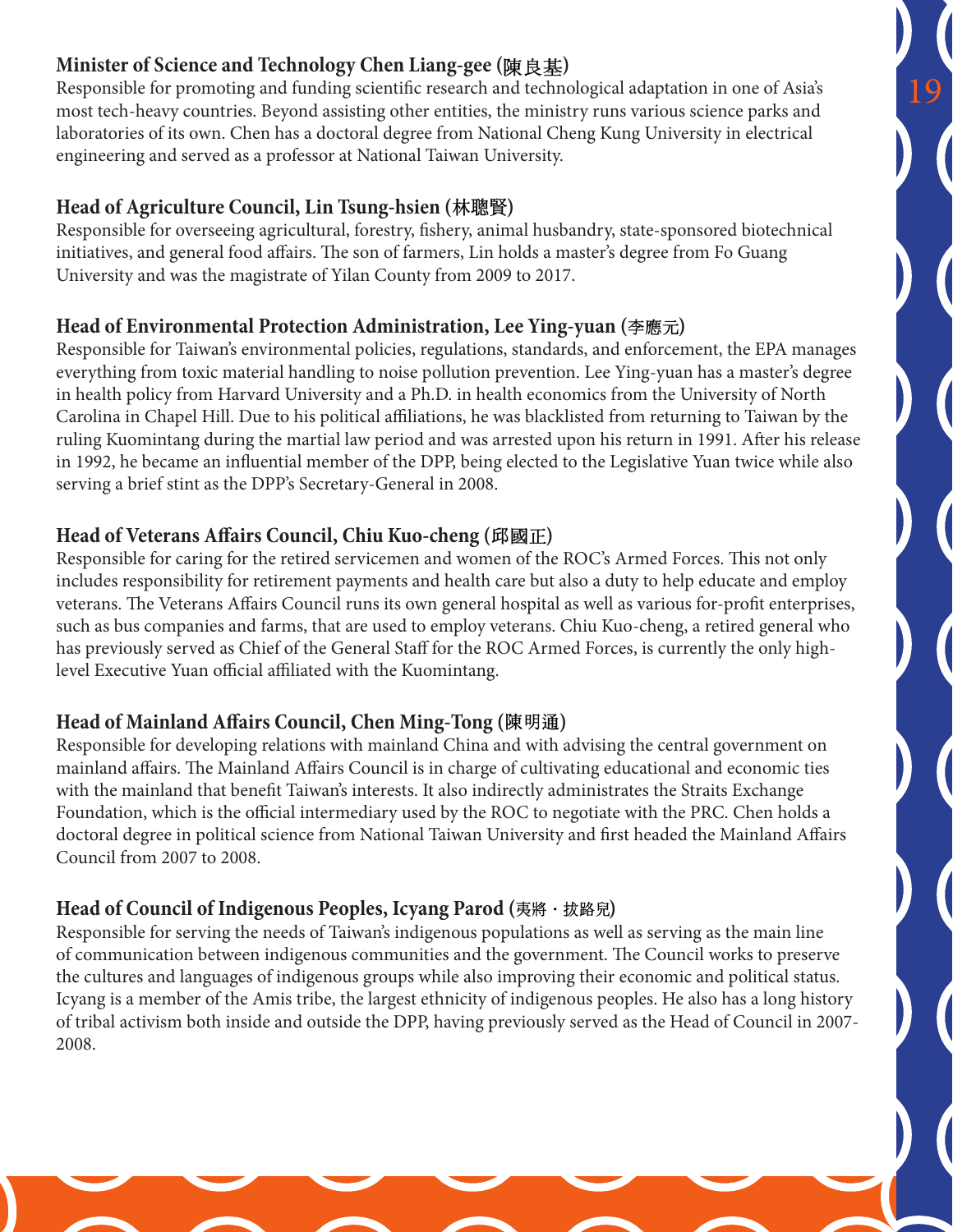#### Minister w/o Portfolio, "Digital Minister", Audrey Tang (唐鳳)

20

Responsible for ensuring the government has modern, digital channels through which it can communicate with its citizens— both spreading information and receiving input from citizens. Audrey Tang is an openly transgender software engineer and hacker who is known as the "Digital Minister." She is a self-taught Internet prodigy who, after retiring from her own startup company at age 33, became the youngest minister in the cabinet at age 35. As "Digital Minister" she runs vTaiwan and Join, two open-source platforms for government consultation, and works closely with the hackers of g0v, a transparency of information community cofounded by Tang during the Sunflower Movement.

**Minister w/o Portfolio, Governor of Taiwan Province, Wu Tze-cheng (吳澤成):** Wu is currently the appointed governor of Taiwan Province, a mostly rural area which comprises approximately 69% of the ROC's land area and 31% of its population. Although Wu's position is largely ceremonial, he can still attempt to influence the county officials below him. Perhaps of greater significance, Wu also heads the Public Construction Commission, an Executive Yuan body that plans and supervises public construction projects such as highways, roads, and bridges. Wu holds a master's degree in construction engineering and management from National Central University, and previously served as Deputy-Magistrate of Yilan county under Lin Tsung-hsien, the current Minister of Agriculture, from 2009 to 2017.

**Minister w/o Portfolio, Mayor of Taipei, Ko Wen-je (柯文哲):** Ko is the elected leader of Taipei, the capital and the economic, political, and cultural center of Taiwan and the homeplace of more than 1/10th of Taiwan's population. As mayor, he is not only the face of Taipei, but also the head of a government that, in many respects, acts as a municipal-level Executive Yuan with various departments implementing local policies. Before becoming mayor, Ko was a renowned surgeon at National Taiwan University Hospital and a professor at National Taiwan University College of Medicine. Ko is a close friend with James Soong, the leader of the small People's First Party, and it has been heavily speculated that Ko might make a 2020 presidential run with him.

#### Head of Ocean Affairs Council, Hwung Hwung-hweng (黃煌煇)

Responsible for coordinating and implementing marine-related policies, the council, founded in early 2018, has three major organizational components. The first, the Coast Guard Administration, is responsible for enforcing maritime law and patrolling Taiwan's coasts. The second, the Ocean Conservation Administration, is responsible for marine ecological conservation and sustainable management of marine resources. The third, the National Ocean Research Institute, is responsible for maritime-related research and maritime education outreach. Before heading the Ocean Affairs Council, Hwung served as chairman of the Aviation Safety Council and as president of National Cheng Kung University, a top-ranking university in South- Western Taiwan.

#### Head of Overseas Community Affairs Council, Wu Hsin-hsing (吳新興)

Responsible for acting as a bridge between Taiwan and overseas communities of Taiwanese and Chinese descent, OCAS runs various programs not just to educate and assist the Taiwanese/Chinese diaspora, but also to attract talent and resources from the diaspora to Taiwan. The council runs various service centers throughout Asia, as well as in Europe, North and South America, and Oceania, from which they keep in contact with local diaspora communities. Before becoming head of OCAS, Wu Hsin-hsing earned a bachelor's degree in international relations from New Mexico State University and a doctorate degree in political science from the University of Melbourne, and he also served as head of a special delegation to the Philippines from 2003 to 2008.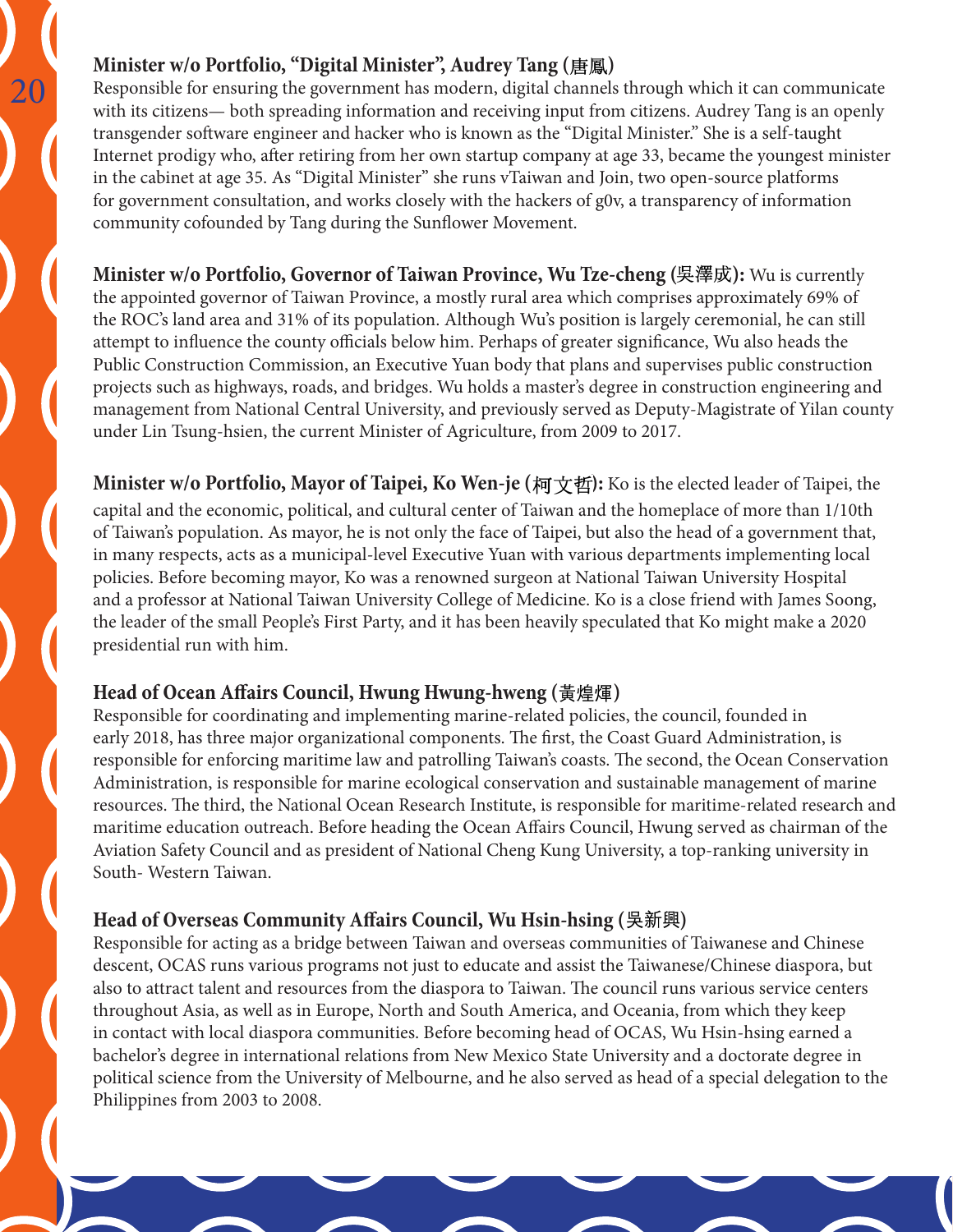# **Works Cited**

### Photo Sources (in order of appearance):

Geographical map; *ROC Yearbook 2016: Geography and Demography.* Executive Yuan of the Republic of China. 2016, Web. https://english.ey.gov.tw/cp.aspx?n=1082F2A7077508A4

Political map; https://www.ilovemaps.co.uk/products/taiwan-political-map

KMT Emblem; *KMT Official Website.* Kuomintang. 2018, Web. http://www1.kmt.org.tw/english/index.aspx

DPP Emblem; *DPP Official Website.* DPP. 2018, Web. https://www.dpp.org.tw/en/about

# Text Sources (in order of appearance):

- 1999 Taiwan earthquake. *History.com.* 2018, Web. https://www.history.com/topics/natural-disasters-andenvironment/1999-taiwan-earthquake
- Albert, Eleanor. China-Taiwan Relations. *Council on Foreign Relations.* 2018, Web. https://www.cfr.org/ backgrounder/china-taiwan-relations
- Bakery Boycott over Taiwan Issue: The 85°C Cafe Controversy. *What's on Weibo.* 2018, Web. https://www. whatsonweibo.com/bakery-boycott-over-taiwan-issue-the-85c-cafe-controversy/
- Berlinger, J. & Hunt, K. With option to rule for life, China's Xi sets sights on Taiwan. *CNN.* 2018, Web. https://www.cnn.com/2018/03/20/asia/taiwan-china-xi-jinping-intl/index.html
- Bush, R. & Marston, H. Opinion: Taiwan's engagement with Southeast Asia is making progress under the New Southbound Policy. Brookings. 2018, Web. https://www.brookings.edu/opinions/taiwansengagement-with-southeast-asia-is-making-progress-under-the-new-southbound-policy/
- Chen Shui-bian. Encyclopaedia Britannica. 2018, Web. https://www.britannica.com/biography/Chen-Shuibian
- Chung, Lawrence. He's back: Ma Ying-jeou rebuilds his popularity might another run for Taiwan's presidency be in store? *South China Morning Post*. 2018, Web. https://www.scmp.com/news/china/diplomacy-defence/article/2144825/hes-back-ma-ying-jeourebuilds-his-popularity-might
- Chung, Li-hua & Pan, Jason. KMT is again 'world's richest party'. *Taipei Times.* 2014, Web. http://www. taipeitimes.com/News/taiwan/archives/2014/07/24/2003595820
- Cole, J. Michael. The Third Taiwan Strait Crisis: The Forgotten Showdown Between China and America. *The National Interest.* 2017, Web. https://nationalinterest.org/feature/the-third-taiwan-strait-crisis-theforgotten-showdown-19742
- Copper, John. Taiwan. *Encyclopaedia Britannica*. 2018, Web. https://www.britannica.com/place/Taiwan/ Cultural-life#ref337517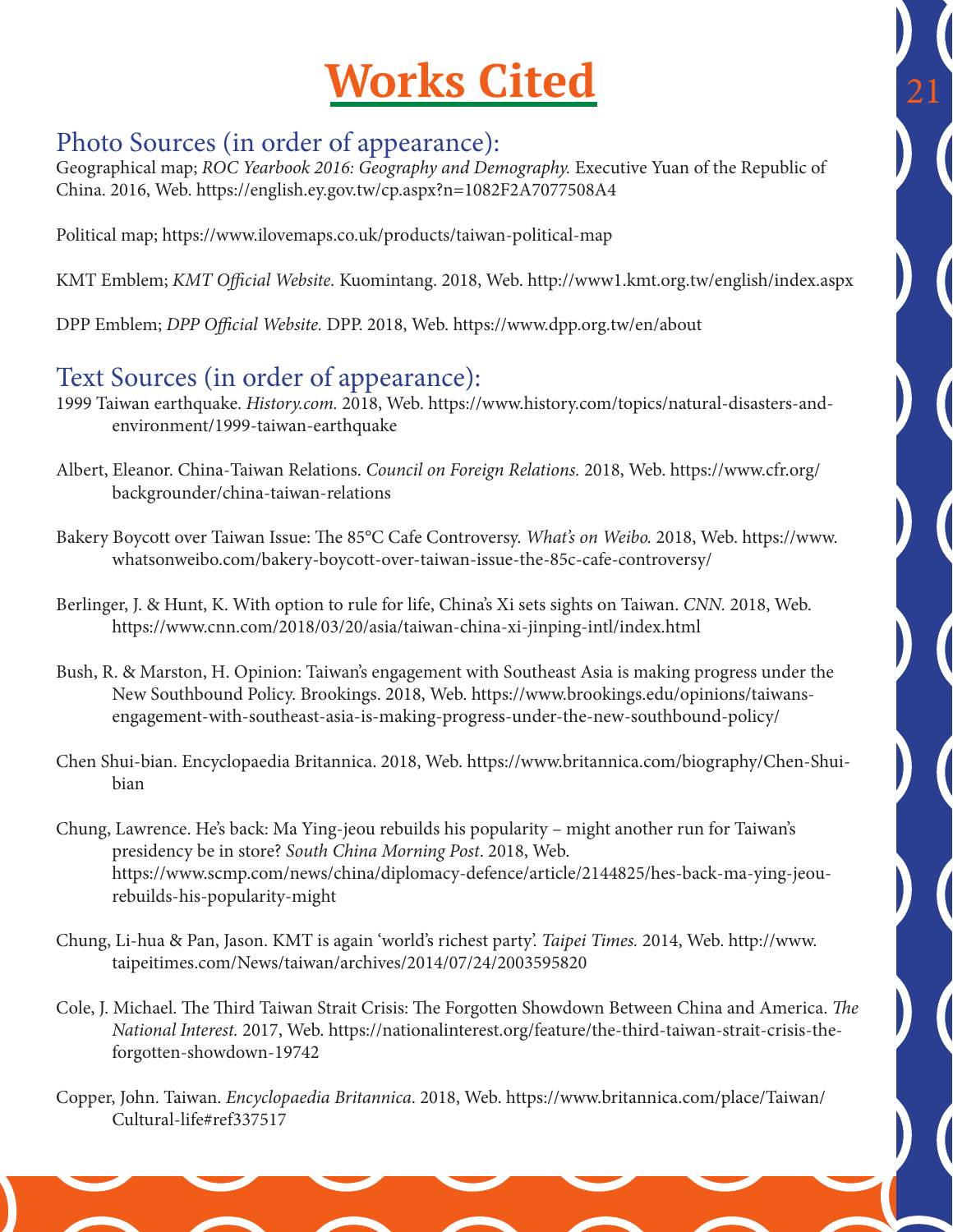Croizier, Ralph. Zheng Chenggong. *Encyclopaedia Britannica.* 2018, Web. https://www.britannica.com/biography/Zheng-Chenggong

22

- Culpan, Tim. Now Maybe Taiwan Will Take Cybersecurity Seriously. *Bloomberg*. 2018, Web. https://www. bloomberg.com/view/articles/2018-08-06/now-maybe-taiwan-will-take-cybersecurity-seriously
- Denyer, Simon. Taiwan battles a brain drain as China aims to woo young talent. *Washington Post.* 2018, Web. https://www.washingtonpost.com/world/asia\_pacific/taiwan-battles-a-brain-drain-as-chinaaims-to-woo-young-talent-away/2018/04/13/338d096e-3940-11e8-af3c-2123715f78df\_story. html?utm\_term=.fbb220f7f643
- Grunzweig, Josh. Comnie Continues to Target Organizations in East Asia. *Paloalto Networks Unit 42*. 2018, Web. https://researchcenter.paloaltonetworks.com/2018/01/unit42-comnie-continues-targetorganizations-east-asia/

History. *Ministry of Foreign Affairs, ROC.* 2017, Web. https://www.taiwan.gov.tw/content\_3.php

- Hoe, Brian. Brian Hoe: The Sunflower Movement, 4 Years Later. The Diplomat. 2018, Web. https:// thediplomat.com/2018/07/brian-hioe-the-sunflower-movement-4-years-later/
- Hoe, Brian. What Was the CSSTA? *New Bloom Magazine: Daybreak.* 2017, Web. https://daybreak. newbloommag.net/2017/07/20/what-was-the-cssta/
- Hollar, Sherman. Ma Ying-jeou. *Encyclopaedia Britannica.* 2018, Web. https://www.britannica.com/ biography/Ma-Ying-jeou
- How to Remember Koxinga: Contested Legacy. *The Economist.* 2012, Web. https://www.economist.com/ analects/2012/07/27/contested-legacy
- Hsu, Stacy. Ties cut with Beijing— wooed El Salvador. *Taipei Times.* 2018, Web. http://www.taipeitimes.com/ News/front/archives/2018/08/22/2003698956
- INFOGRAPHIC: Get to Know Taiwan's 680,000 Migrant Workers. *One-Forty.* 2018, Web. https:// international.thenewslens.com/article/102510?utm\_source=2016IndexHot&utm\_ medium=internal&utm\_campaign=hot\_post
- Jennings, Ralph. China Looks To Chip Away At Taiwan's Semiconductor Dominance. *Forbes*. 2017, Web. https://www.forbes.com/sites/ralphjennings/2017/11/09/an-upstart-upstream-high-tech-sector-inchina-threatens-now-dominant-taiwan/#575d9c2b5930
- Kastner, Scott. China-U.S.-Taiwan relations ar in choppy waters. Here's what's going on. *Washington Post.* 2018, Web. https://www.washingtonpost.com/news/monkey-cage/wp/2018/04/30/china-u-s-taiwanrelations-are-in-choppy-waters-heres-whats-going-on/?utm\_term=.eb07679a52d0
- Kucha, G. & Llewellyn, J. The Guomindang. *Alpha History.* 2018, Web. https://alphahistory.com/ chineserevolution/guomindang/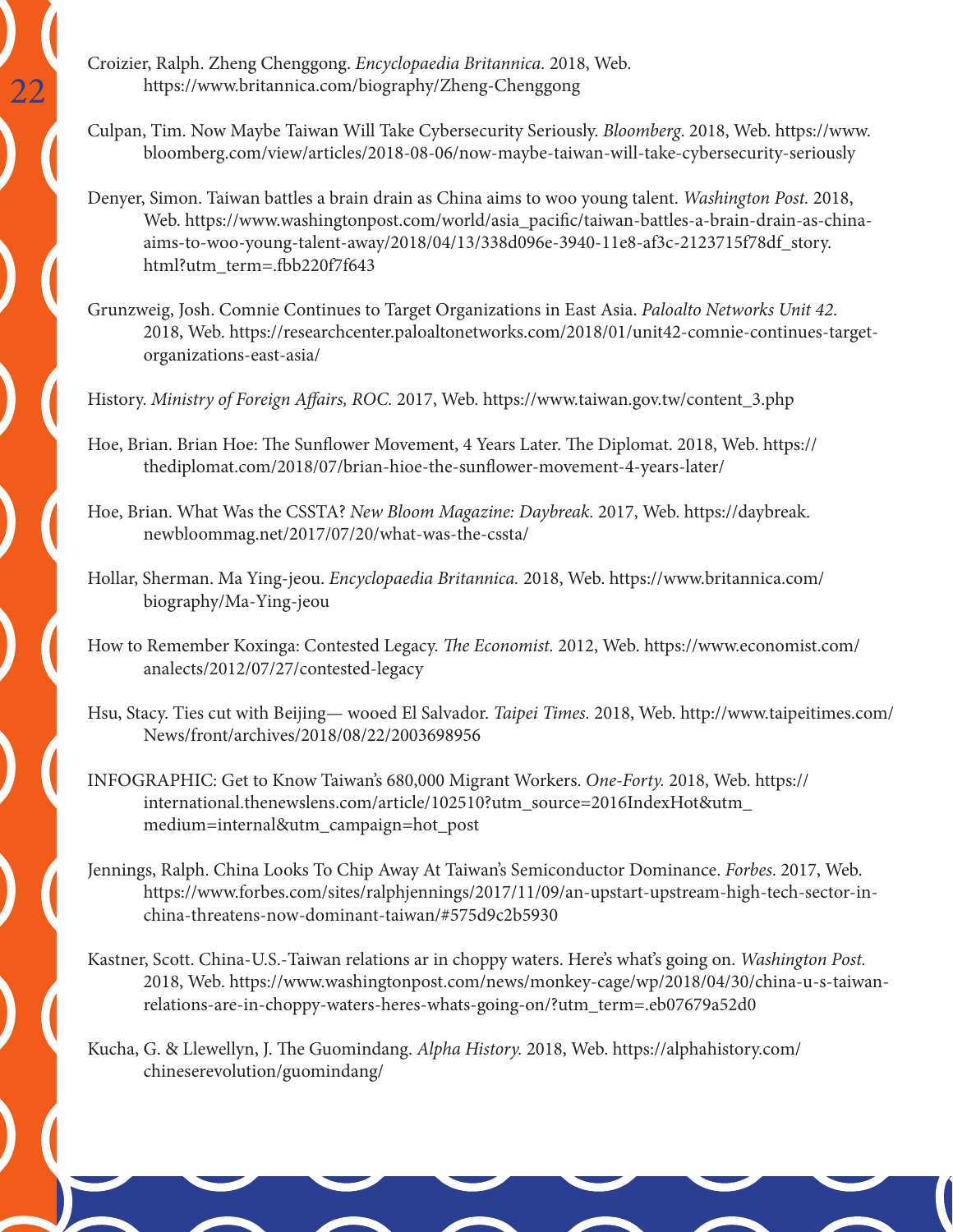Mak, Robyn. Taiwan, not China, is its own worst enemy. *Reuters.* 2017, Web. https://www.reuters.com/ article/uk-taiwan-economy-breakingviews/taiwan-not-china-is-its-own-worst-enemyidUSKBN17Q0QL

23

Manthorpe, Jonathan. Forbidden Nation: A History of Taiwan. *St. Martin's Griffin*. 2008, Ebook.

- Meteorology Encyclopedia. *Taiwan Central Weather Bureau.* 2018, Web. https://www.cwb.gov.tw/V7e/ knowledge/encyclopedia/ty000.htm
- Minter, Adam. Why Can't China Make Semiconductors? *Bloomberg.* 2018, Web. https://www.bloomberg. com/view/articles/2018-04-29/why-can-t-china-make-semiconductors-jglgice5
- Mitter, Rana. Judging Empires: Was Japanese Rule in Taiwan Benevolent? *South China Morning Post.* 2018, Web. https://www.scmp.com/week-asia/opinion/article/2128067/judging-empires-was-japaneserule-taiwan-benevolent
- Morris, James. Taiwan's Migrant Workers Are Finding Their Voice. *The Diplomat.* 2018, Web. https:// thediplomat.com/2018/06/taiwans-migrant-workers-are-finding-their-voice/
- Mozur, Paul. Inside a Heist of American Chip Designs, as China Bids for Tech Power. *New York Times.* 2018, Web. https://www.nytimes.com/2018/06/22/technology/china-micron-chips-theft.html
- Munsterhjelm, Mark. The First Nations of Taiwan: A Special Report on Taiwan's Indigenous Peoples. *Cultural Survival Quarterly,* Issue 26-2, June 2002. https://www.culturalsurvival.org/publications/ cultural-survival-quarterly/first-nations-taiwan-special-report-taiwans-indigenous
- Pinyin quick start guide. *Chinese Pronunciation Wiki.* 2015, Web. https://resources.allsetlearning.com/ chinese/pronunciation/Pinyin\_quick\_start\_guide
- Political System. *Ministry of Foreign Affairs, ROC.* 2017, Web. https://www.taiwan.gov.tw/content\_4.php
- Ramierini, Marco. The Dutch in Formosa 1624-1662, 1664-1668. *Colonial Voyage.* 1998, Web. https://www. colonialvoyage.com/dutch-formosa-1624-1662-1664-1668/
- Rapprochement with China, 1972. *Office of the Historian, US Department of State*. 2016, Web. https://history. state.gov/milestones/1969-1976/rapprochement-china
- ROC Yearbook 2016: Geography and Demography. *Executive Yuan of the Republic of China.* 2016, Web. https://english.ey.gov.tw/cp.aspx?n=1082F2A7077508A4
- Smith, Nicola. Taiwan Is Suffering From a Massive Brain Drain and the Main Beneficiary is China. *TIME*. 2017, Web. http://time.com/4906162/taiwan-brain-drain-youth-china-jobs-economy/
- Sui, Cindy. Taiwan's brawling in parliament is a political way of life. *BBC News.* 2017, Web. https://www.bbc. com/news/world-asia-40640043
- Taiwan Relations Act. *American Institute in Taiwan*. 1979, Web Access. https://www.ait.org.tw/ourrelationship/policy-history/key-u-s-foreign-policy-documents-region/taiwan-relations-act/